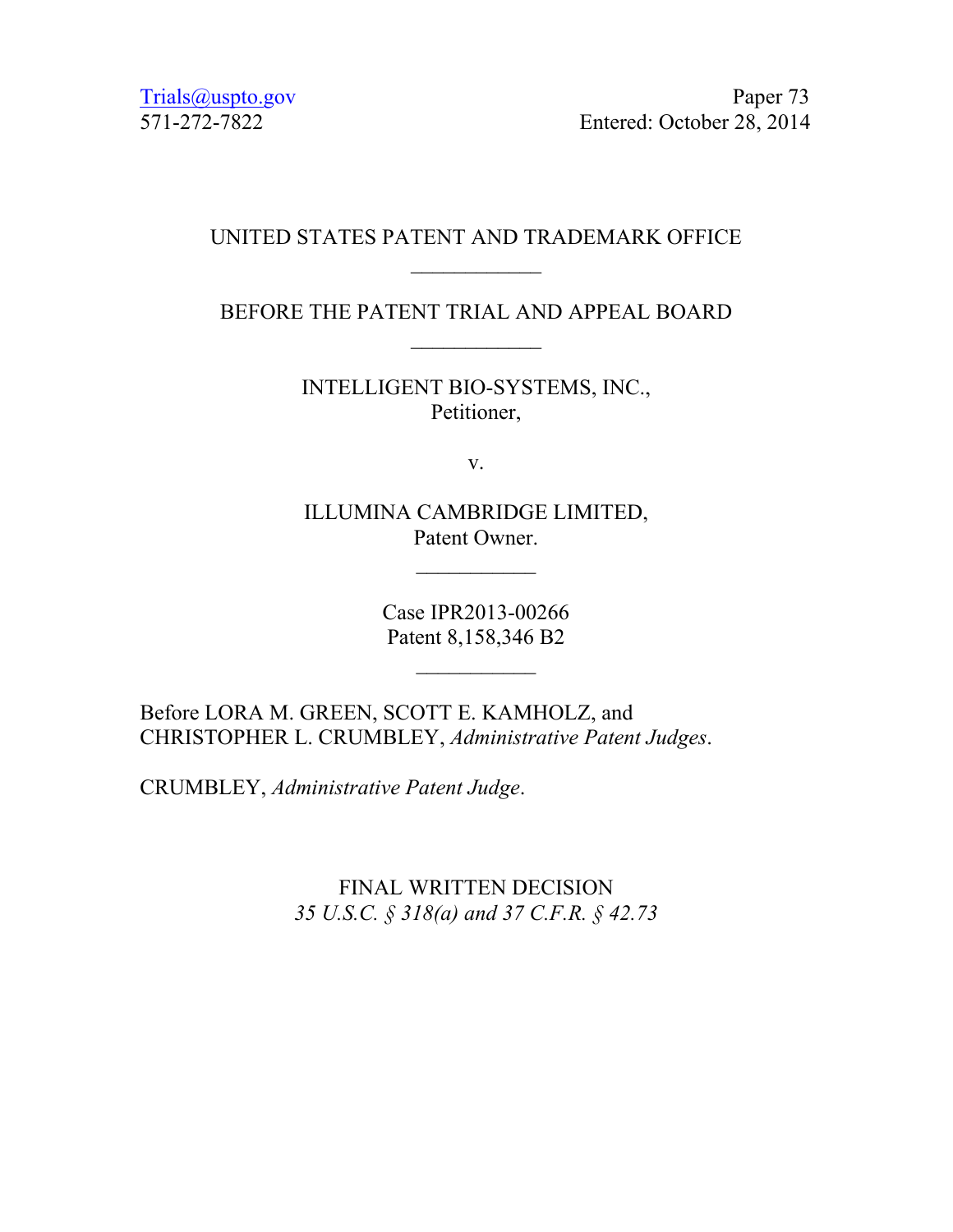# I. BACKGROUND

A. Introduction

Petitioner, Intelligent Bio-Systems, Inc. ("IBS"), filed a Petition (Paper 1, "Pet.") for *inter partes* review of claims 1, 2, 4, 11, 12, 17, 18, and 19 of U.S. Patent No. 8,158,346 B2 (Ex. 1001, "the '346 patent") pursuant to 35 U.S.C. §§ 311–319 and 37 C.F.R. §§ 42.1–42.123.

On October 28, 2013, the Board instituted *inter partes* review of claims 1, 2, 4, 11, 12, 17, 18, and 19 of the '346 patent on the following three grounds of unpatentability:

1. Whether claims 1, 2, 4, 11, 12, 17, 18, and 19 are unpatentable under 35 U.S.C. § 102(a) or (e) as anticipated by  $Ju_i^1$ 

2. Whether claims 1, 2, 4, 11, 12, 17, 18, and 19 are unpatentable under 35 U.S.C. § 102(b) as anticipated by Tsien;<sup>2</sup> and

3. Whether claims 1, 2, 4, 11, and 12 are unpatentable under 35 U.S.C.  $\&$  102(b) as anticipated by Stemple.<sup>3</sup>

Paper 20 ("Dec."), 13.

l

Following institution of *inter partes* review, Patent Owner, Illumina Cambridge Limited ("Illumina"), filed a Motion to Amend Claims (Paper 31, "Mot."), but did not file a response under 37 C.F.R. § 42.120 to the Decision instituting *inter partes* review. IBS filed an opposition to Illumina's Motion to Amend (Paper 37), and both parties filed Motions to Exclude Evidence (Papers 46, 49).

<sup>&</sup>lt;sup>1</sup> As used in our Decision to Institute, "Ju" collectively referred to both Ju, U.S. 6,664,079 B2 (Dec. 16, 2003) (Ex. 1002) and Ju, WO 02/29003 A2 (Apr. 11, 2002) (Ex. 1003).

<sup>&</sup>lt;sup>2</sup> Tsien, WO 91/06678 A1 (May 16, 1991) (Ex. 1006).

<sup>3</sup> Stemple, WO 00/53805 A1 (Sept. 14, 2000) (Ex. 1007).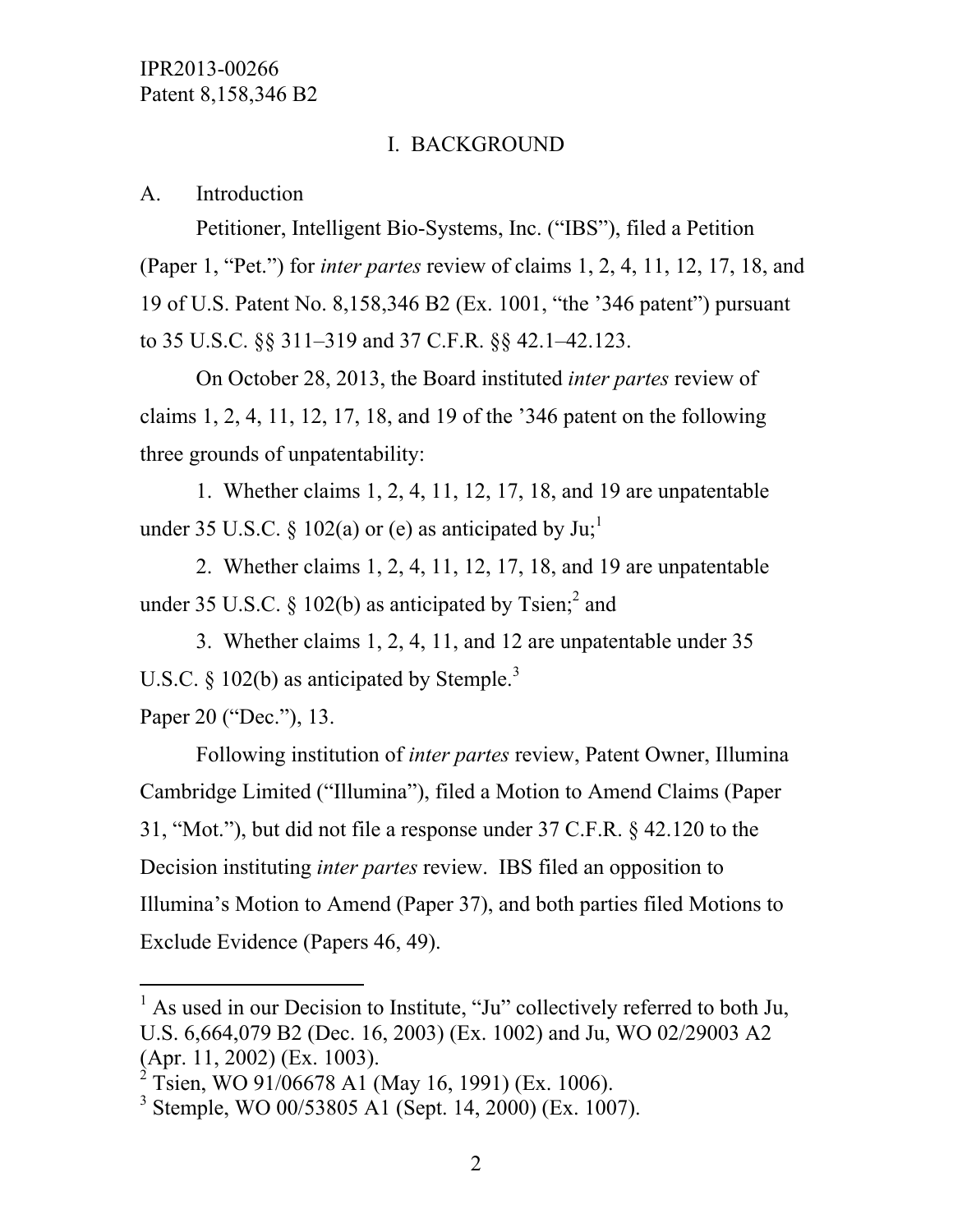Pursuant to requests by both parties, an oral hearing was held on May 28, 2014, and the transcript of the hearing was entered into the record. Paper 69, "Tr."

 The Board has jurisdiction under 35 U.S.C. § 6(c). This final written decision is issued pursuant to 35 U.S.C. § 318(a) and 37 C.F.R. § 42.73. For the reasons that follow, Illumina's Motion to Amend is *granted* to the extent it requests to cancel claims 1, 2, 4, 11, 12, 17, 18, and 19; Illumina's Motion to Amend is *denied* to the extent that it requests entry of substitute claims 20–26.

## B. The '346 Patent

The '346 patent relates to DNA sequencing using nucleotides that are labeled and blocked. Ex. 1001, 2:18–22. A detectable label is attached to the base of a nucleotide by a cleavable linker, and a polymerase-blocking group is removably attached at the 3ʹ (or 2ʹ) position of the sugar moiety of the nucleotide. *Id.* at 2:38–44. A target DNA is sequenced by synthesizing its complement polynucleotide using the labeled and blocked nucleotides. *Id.* at 9:3–7. The blocking group prevents the polymerase from adding more than one nucleotide at a time. *Id.* at 8:13–20. The label then is detected, thereby identifying the newly-added nucleotide. *Id.* at 3:17–19. The label and the blocking group then are removed from the added base under identical conditions. *Id.* at 8:27–28. The process repeats with the next base. *Id.* at 3:20–22. The sequence of the target DNA then may be determined from the complementary sequence. *Id.* at 3:21–22.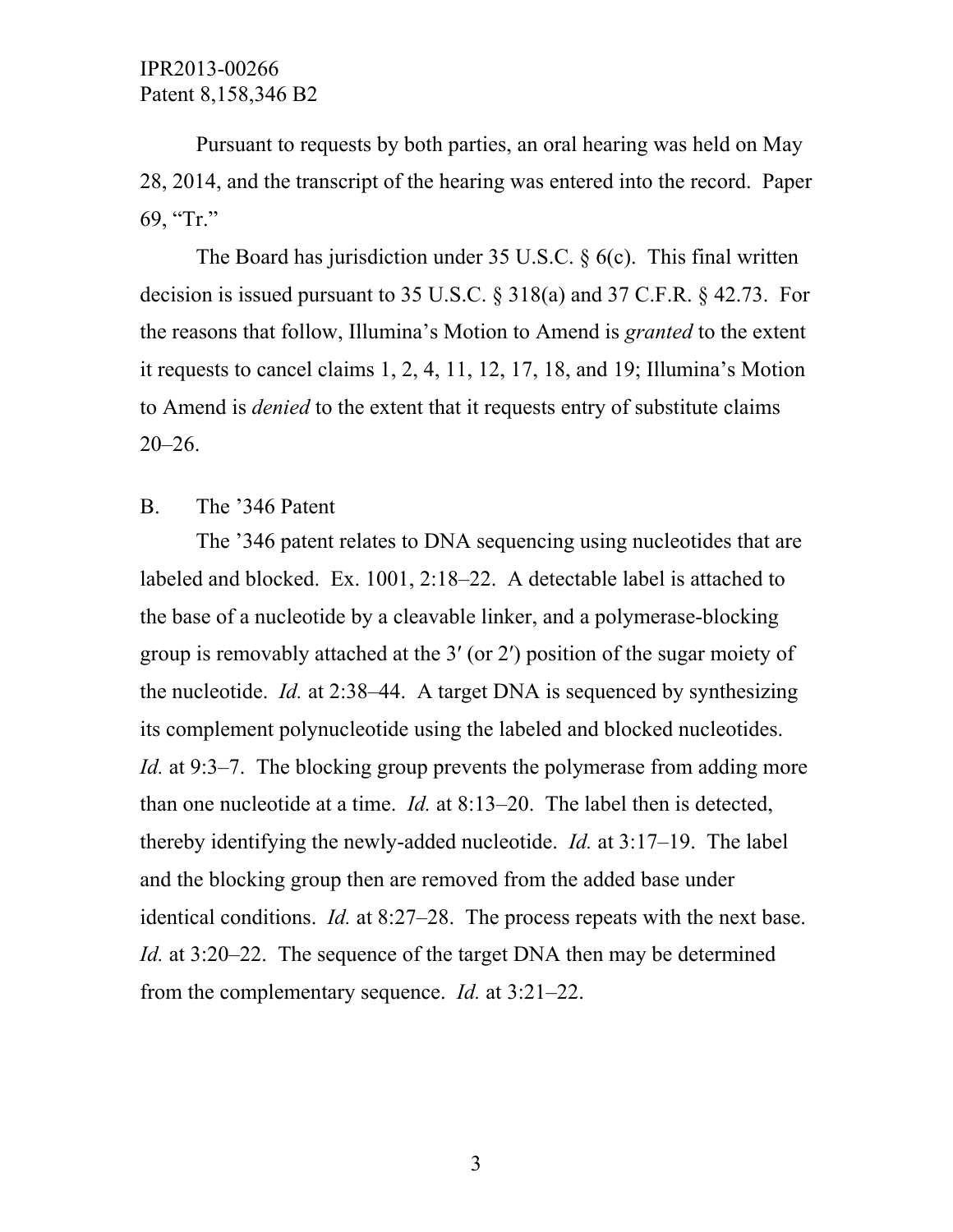C. Related Proceedings

The '346 patent is asserted in the following copending district court case: *Trustees of Columbia University in the City of New York v. Illumina, Inc.*, 1:12-cv-00376-GMS (D. Del.). Pet. 5.

## II. ORIGINAL CLAIMS

As noted above, Illumina did not file a Response following our Decision instituting *inter partes* review of claims 1, 2, 4, 11, 12, 17, 18, and 19. Instead, Illumina filed a Motion to Amend pursuant to 35 U.S.C. § 316(d)(1) ("During an inter partes review . . ., the patent owner may file 1 motion to amend the patent in 1 or more of the following ways: (A) Cancel any challenged patent claim. (B) For each challenged claim, propose a reasonable number of substitute claims."). In its Motion, Illumina requested cancellation of claims 1, 2, 4, 11, 12, 17, 18, and 19 and proposed substitute claims 20–26 to replace the cancelled claims, and asserted that each of the grounds upon which the *inter partes* review was instituted "is rendered moot in light of Illumina's proposed substitute claims." Mot. 1. We shall *grant* Illumina's Motion to Amend to the extent it requests to cancel claims 1, 2, 4, 11, 12, 17, 18, and 19.

#### III. PROPOSED SUBSTITUTE CLAIMS

 In the Motion to Amend, Illumina proposed substitute claim 20 to replace claim 2. The claim, as annotated by Illumina to show the differences between original claim 2 and proposed substitute claim 20, is reproduced below:

20. A method according to claim 1 for determining the sequence of a target single-stranded polynucleotide, comprising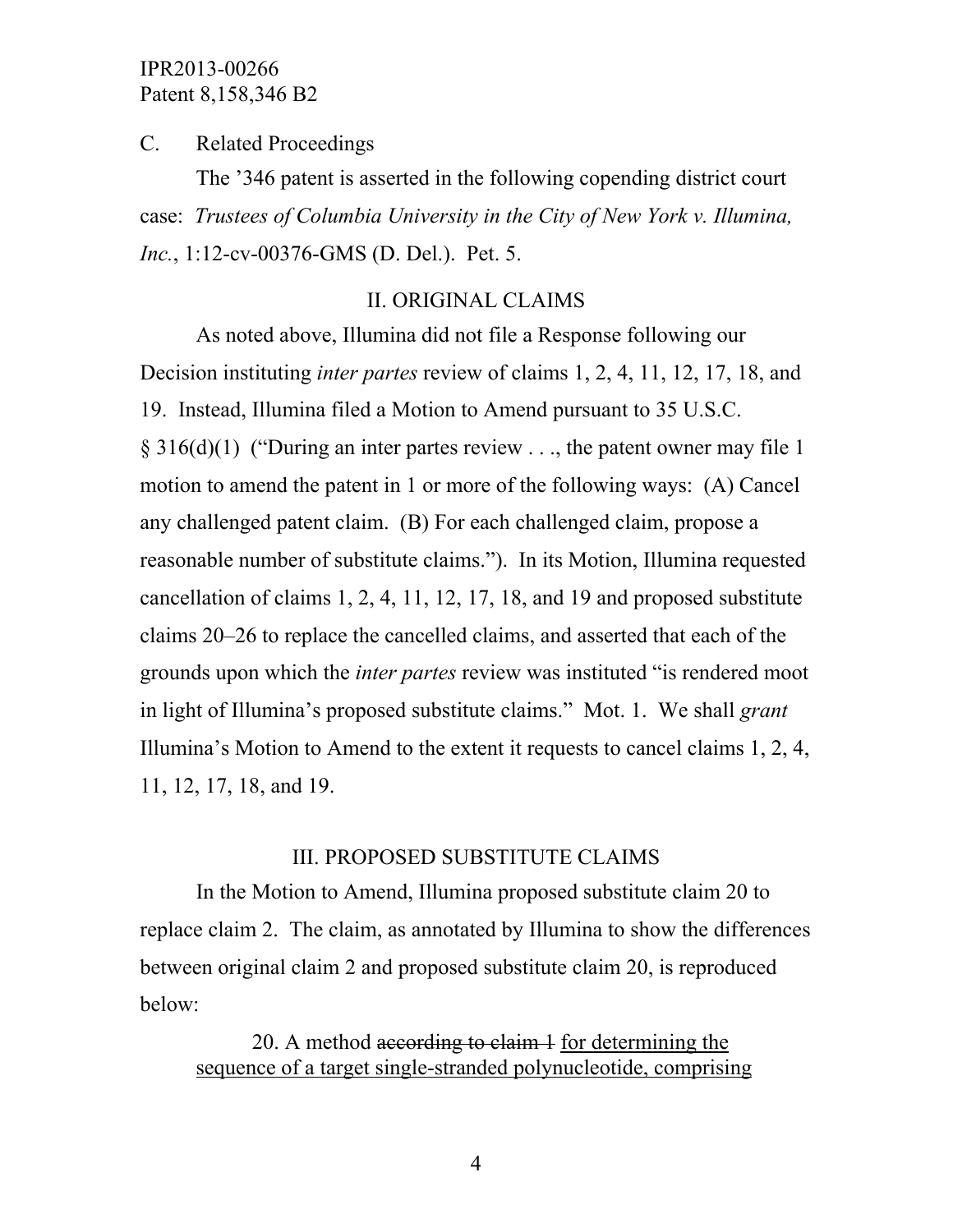monitoring the sequential incorporation of complementary nucleotides, the method further comprising the steps of

(a) providing said nucleotides, wherein the nucleotides each have a base that is linked to a detectable label via a cleavable linker, wherein the cleavable linker contains a disulfide linkage, wherein each of the nucleotides has a ribose or deoxyribose sugar moiety and the ribose or deoxyribose sugar moiety comprises a protecting group attached via the 3' oxygen atom; and wherein said monitoring comprises

(b) incorporating a nucleotide of (a) into the complement of the target single stranded polynucleotide;

(c) detecting the label linked to the base of the nucleotide of (b), thereby determining the identity type of the nucleotide incorporated;

(d) subsequently removing the label and the protecting group of the nucleotide of (b) under a single set of chemical cleavage conditions, wherein the chemical cleavage conditions cleave the disulfide linkage and permit further nucleotide incorporation into the complement of the target single stranded polynucleotide to occur; and

(e)  $\theta$  optionally repeating steps (b)-(d) one or more times; thereby determining the sequence of a target single-stranded polynucleotide.

## Mot. 2.

Proposed substitute claim 20 combines the limitations found in original claims 1 and 2, and also recites a newly added limitation that the cleavable linker "contains a disulfide linkage," which was not present in the original claims.

For illustrative purposes, an annotated generic nucleotide from Figure 1B of Stemple is reproduced below to show the main parts of a nucleotide used in sequencing-by-synthesis ("SBS") processes such as the one of proposed claim 20: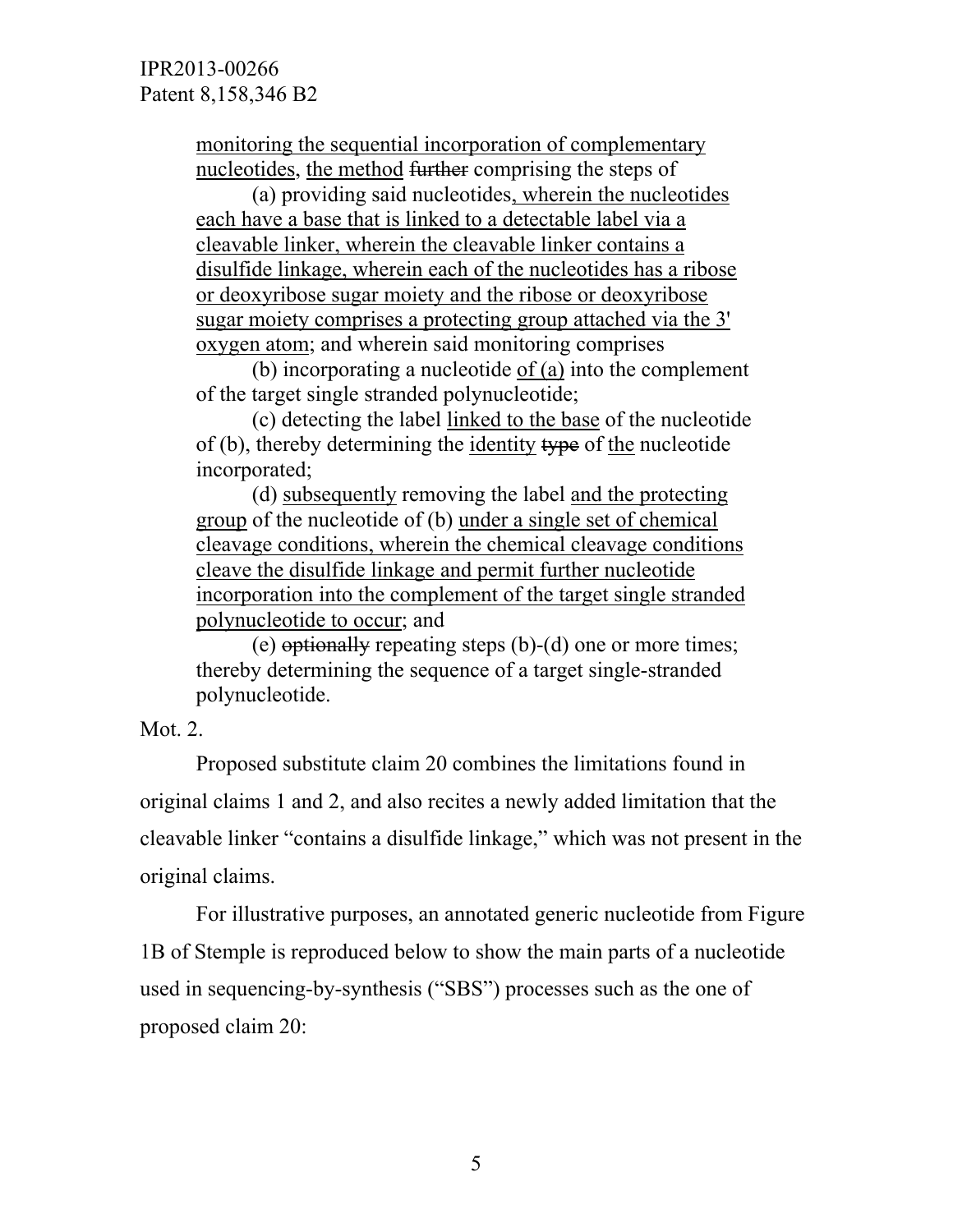

parts, including a detectable label ("label"), a linker, and a chemical group attached to the 3'-OH position. Figure 1B of Stemple shows a generic nucleotide's main

with, *inter alia*, the following features: Original claim 1 was drawn to an SBS process using a nucleotide

 $(Ex. 1001, 2:18-20)$  (illustrated as "label," "linker," and "base" in Figure 1B of Stemple reproduced above); 1. "a base that is linked to a detectable label via a cleavable linker"

group attached via the 2' or 3' oxygen atom" (*Id.* at 2:43–45) (illustrated in the figure above as a protecting group attached to the oxygen of the 3'-OH group); and 2. "a ribose or deoxyribose sugar moiety . . . compris[ing] a protecting B<br>ng<br>of

conditions." 3. "removal of the label and the protecting group under a single set o

recites that the linker contains a disulfide linkage. The obviousness of using a disulfide linkage is the main issue to be decided in whether to grant the Motion to Amend. Proposed substitute claim 20 contains these features, but further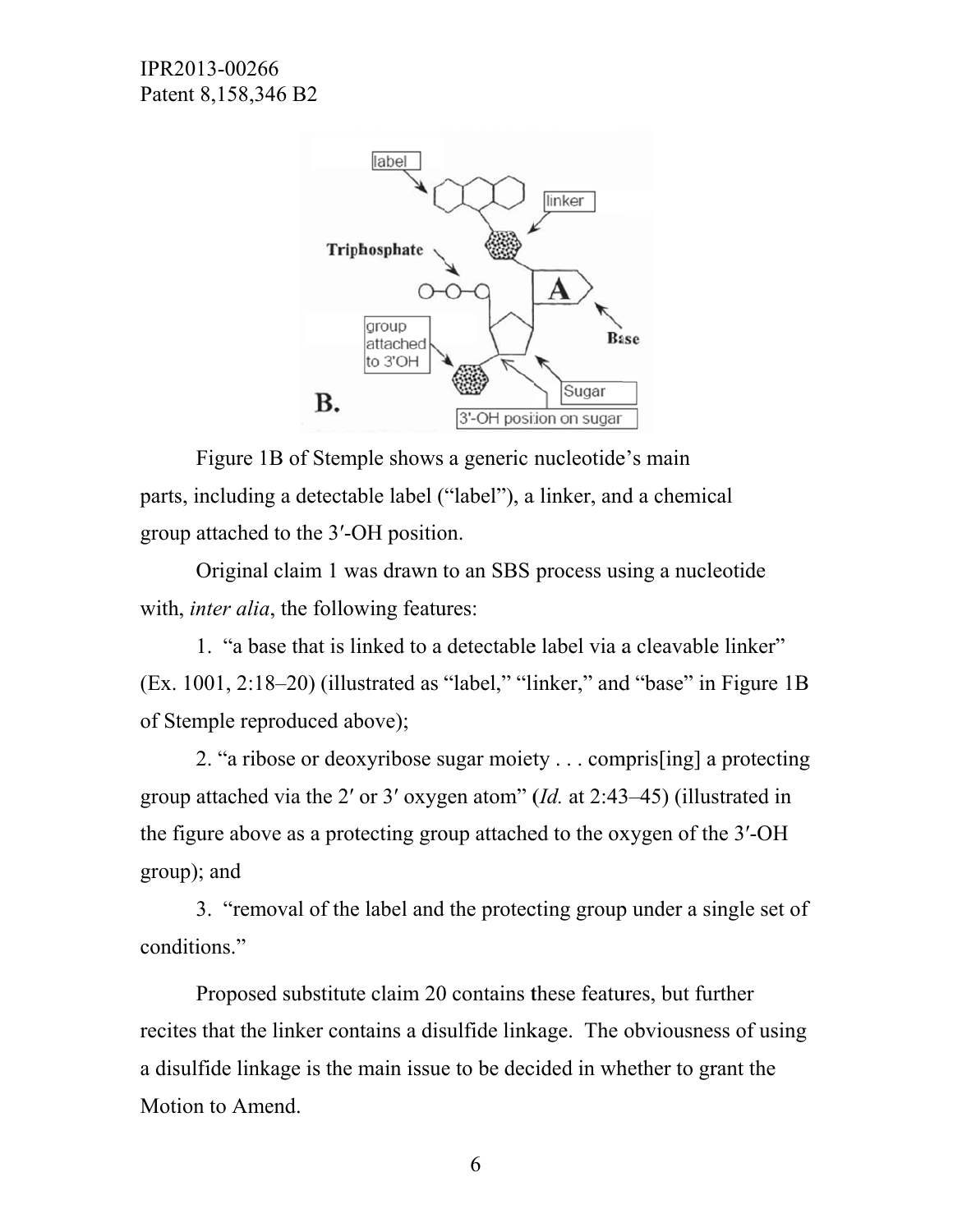Proposed substitute dependent claims 21–26 replace claims 4, 11, 12, and 17–19, respectively. The sole changes to these claims are to change their dependency from claim 1 or 17 to claims 20 and 24. Mot. 3.

 As movant, Illumina bears the burden of proof to establish that it is entitled to the relief requested in the Motion to Amend. 37 C.F.R. § 42.20(c). In other words, Illumina bears the burden of showing the patentability of the amended claims. Illumina must, therefore, show that the conditions for novelty and non-obviousness are met for the prior art available to one of ordinary skill in the art at the time the invention was filed, not just for the prior art cited in the Petition or the grounds upon which trial was instituted. *See Idle Free Sys., Inc. v. Bergstrom, Inc.*, Case IPR 2012-00027, slip op. at 7 (PTAB June 11, 2013) (Paper 26).

### IV. PATENTABILITY OF CLAIMS 20–26

#### A. Claim Interpretation

 In an *inter partes* review, "[a] claim in an unexpired patent shall be given its broadest reasonable construction in light of the specification of the patent in which it appears." 37 C.F.R. § 42.100(b). Under this standard, we construe claim terms using "the broadest reasonable meaning of the words in their ordinary usage as they would be understood by one of ordinary skill in the art, taking into account whatever enlightenment by way of definitions or otherwise that may be afforded by the written description contained in the applicant's specification." *In re Morris*, 127 F.3d 1048, 1054 (Fed. Cir. 1997). We presume that claim terms have their ordinary and customary meaning. *See In re Translogic Tech., Inc.*, 504 F.3d 1249, 1257 (Fed. Cir. 2007) ("The ordinary and customary meaning is the meaning that the term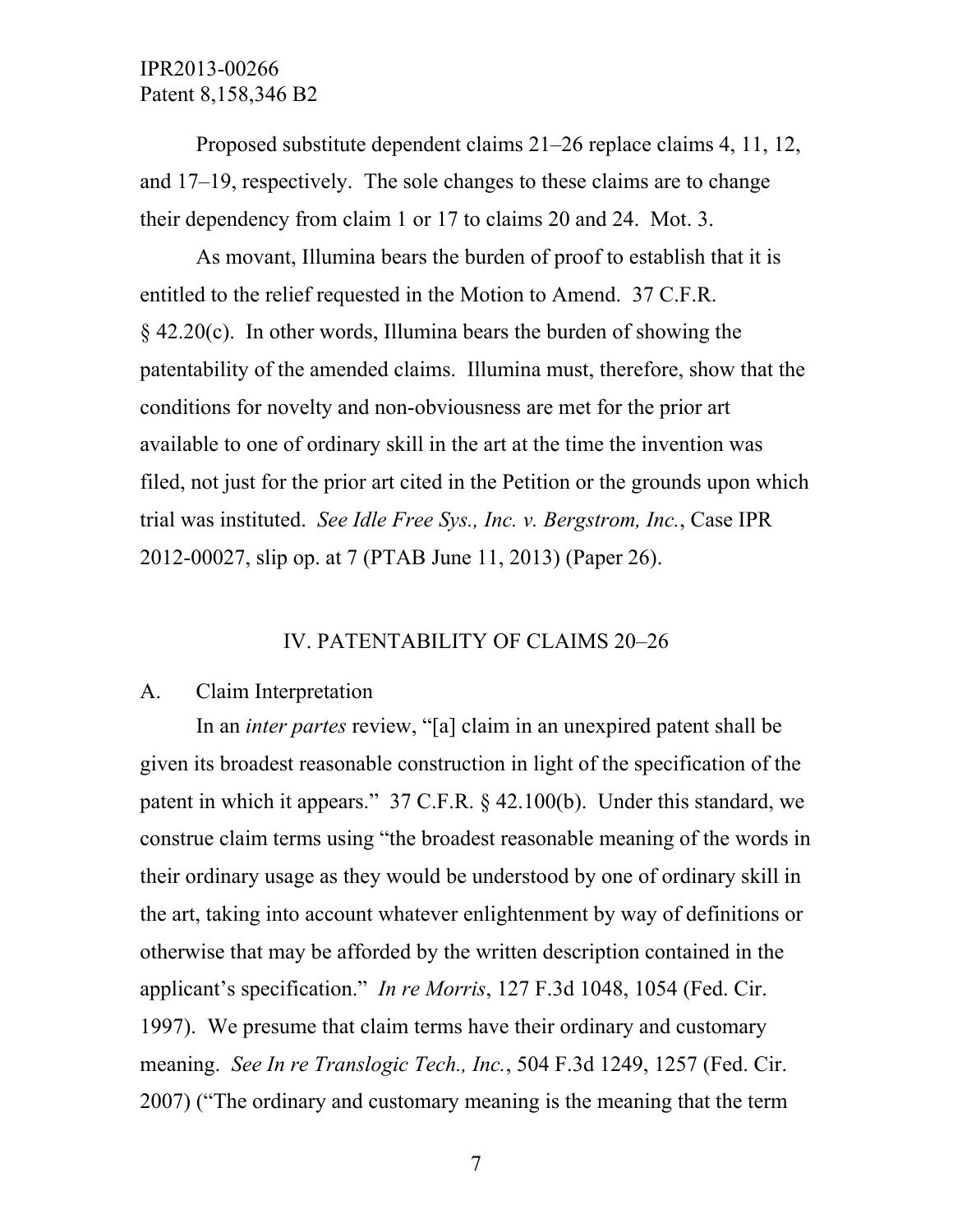would have to a person of ordinary skill in the art in question.") (internal quotation marks and citations omitted). A patentee may rebut this presumption, however, by acting as his own lexicographer, providing a definition of the term in the specification with "reasonable clarity, deliberateness, and precision." *In re Paulsen*, 30 F.3d 1475, 1480 (Fed. Cir. 1994).

# *1. the cleavable linker and the protecting group are cleavable under identical conditions*

 Proposed substitute claim 20 recites, *inter alia*, "a base that is linked to a detectable label via a cleavable linker," a "protecting group attached via the 3' oxygen atom" of the nucleotide, and a step of "removing the label and the protecting group of the nucleotide . . . *under a single set of chemical cleavage conditions*." Mot. 2 (emphasis added). These limitations are similar to those present in original claim 1, which we construed in our Decision on Institution. Specifically, we construed *removal of the label and the protecting group under a single set of conditions* "to mean what its plain language indicates: removal of the label and the protecting group under a single set of conditions." Dec. 6. Neither of the parties contested this construction subsequent to institution, and we discern no reason to modify our initial construction for the purposes of this decision.

 Proposed claim 20 also requires that the cleavable linker comprise a disulfide linkage, but does not specify the protecting group. Thus, "a single set of chemical cleavage conditions," under the broadest reasonable interpretation standard, limits the structure of the protecting group to one which can be cleaved under the same conditions as a disulfide linkage, but does not require a specific structure, such as a disulfide linkage.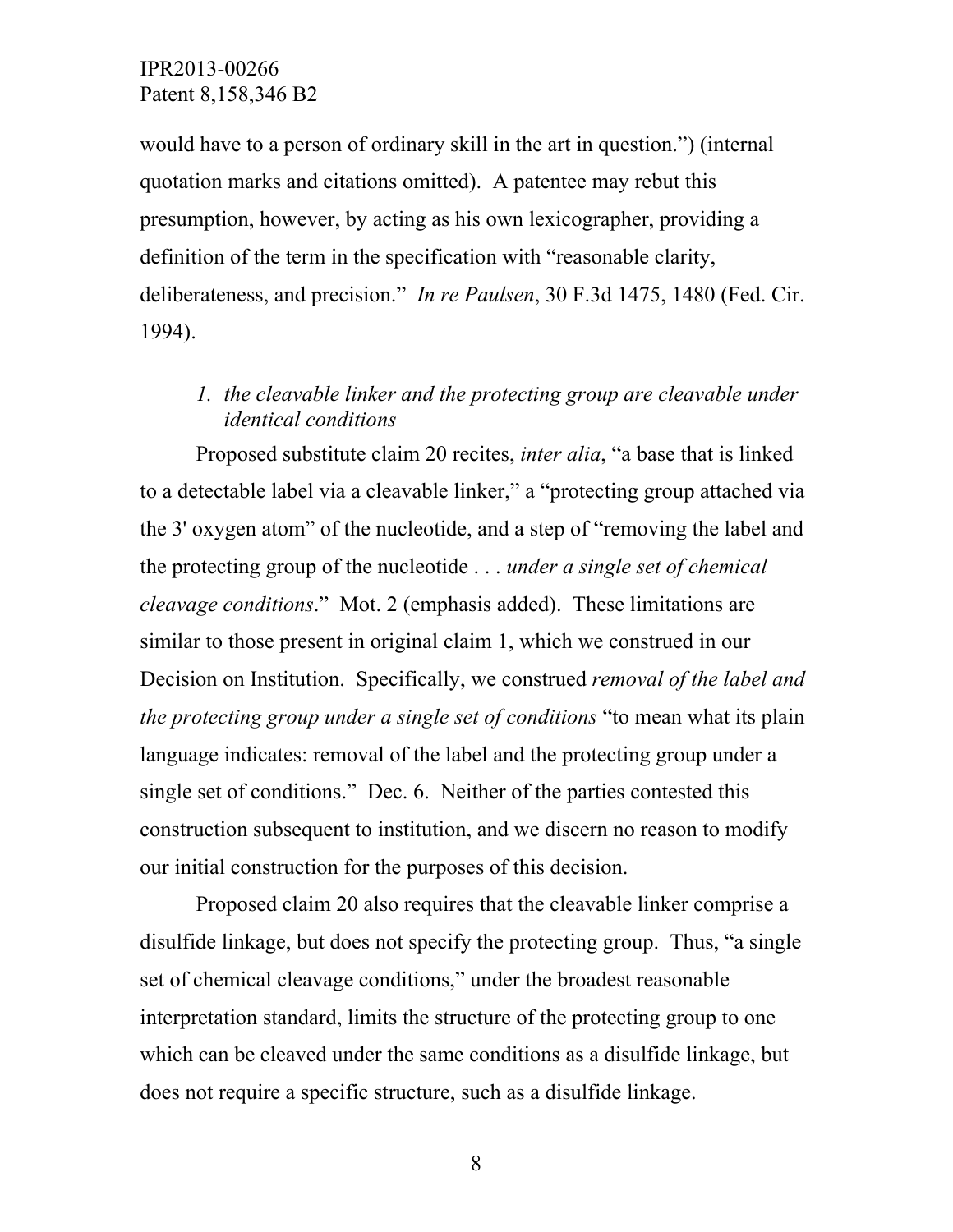#### *2. cleavable linker contains a disulfide linkage*

 All proposed substitute claims contain a new limitation, not present in the original claims, that the cleavable linker contains a disulfide linkage. Neither party proposes a specific construction for this new claim element. We note that a disulfide linkage contains a bond between two sulfur atoms. Ex. 1001, Fig. 2.

#### B. Illumina's Burden to Show Nonobviousness

As noted above, the primary remaining issue in this *inter partes* review is the obviousness of using a cleavable disulfide linker to attach a label to the nucleotide base, where the linker and protecting group of the nucleotide are cleaved under identical conditions.

Because Illumina bears the burden of showing that it is entitled to entry of its proposed substitute claims, it must show that one of ordinary skill in the art would not have considered the proposed substitute claims obvious in view of the prior art available before the filing date of the claimed invention. More specifically, the issue is whether it would have been nonobvious at the time of the invention to have attached a detectable label to a base using a disulfide linkage, where the base is present in a nucleotide having "ribose or deoxyribose sugar moiety compris[ing] a protecting group attached via the 3' oxygen atom" and where the disulfide linkage and the protecting group are removed "under a single set of chemical cleavage conditions."

A patent claim is invalid for obviousness "if the differences between the claimed invention and the prior art are such that the claimed invention as a whole would have been obvious before the effective filing date of the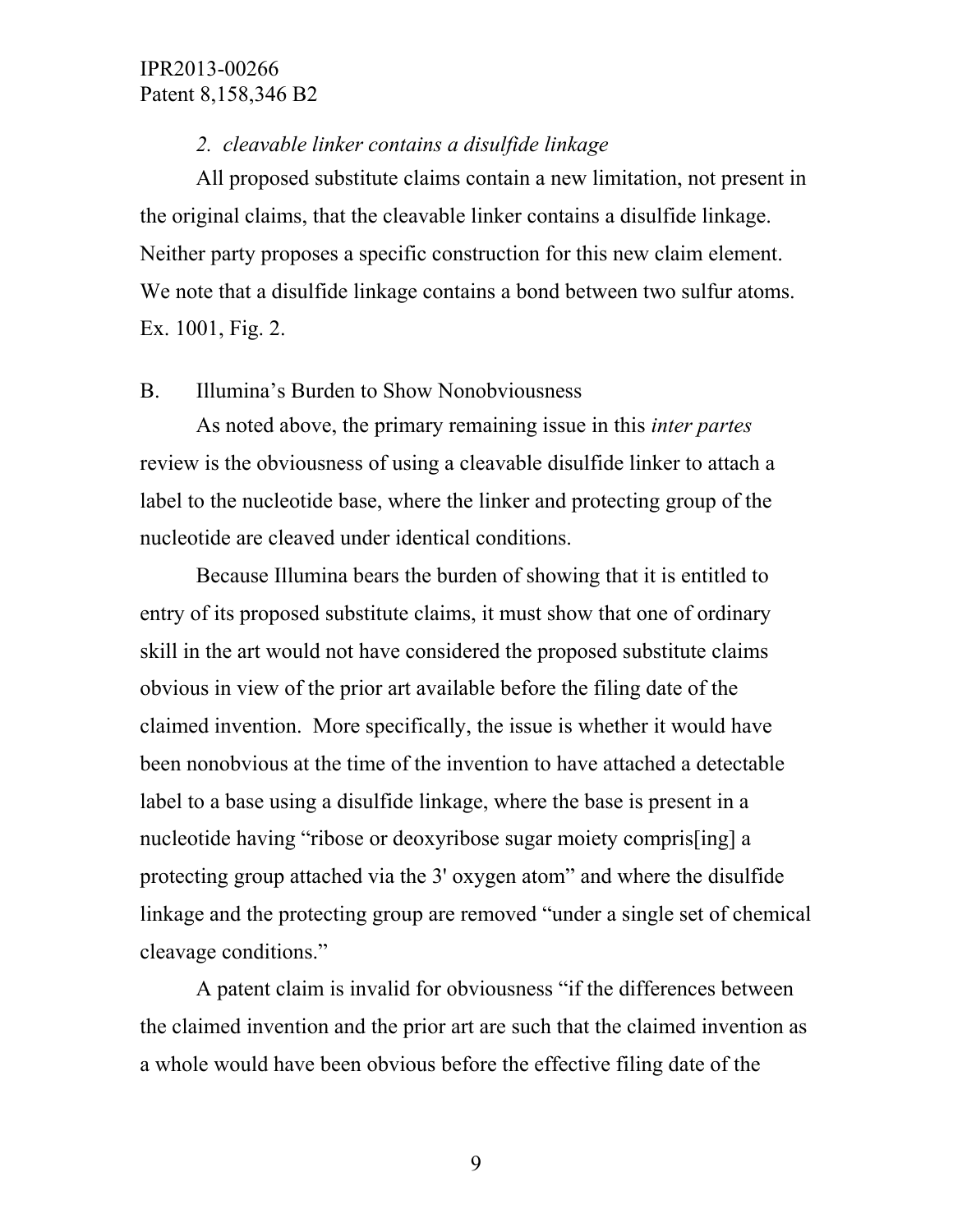claimed invention to a person having ordinary skill in the art to which the claimed invention pertains." 35 U.S.C. § 103.

The underlying factual considerations in an obviousness analysis include the scope and content of the prior art, the differences between the prior art and the claimed invention, the level of ordinary skill in the art, and any relevant secondary considerations. Relevant secondary considerations include commercial success, long-felt but unsolved needs, failure of others, and unexpected results.

*Allergan, Inc. v. Sandoz Inc*., 726 F.3d 1286, 1291 (Fed. Cir. 2013) (internal citations omitted).

An important consideration is "whether a person of ordinary skill in the art would, at the relevant time, have had a 'reasonable expectation of success' in pursuing the possibility that turns out to succeed and is claimed." *Institute Pasteur & Universite Pierre et Marie Curie v. Focarino*, 738 F.3d 1337, 1344 (Fed. Cir. 2013) (citations omitted).

C. Prior Art

 Before turning to the specific arguments presented by both parties, we summarize some of the prior art of record that was known at the time of the invention claimed in the '346 patent. This discussion is not meant to be exhaustive, but rather to provide a brief description of what was known about modified nucleotides prior to the priority date of the '346 patent.

 The claimed method is nucleic acid sequencing-by-synthesis ("SBS"), a process in which 3ʹ-OH protected and detectably labeled nucleotides are added stepwise to a nucleic acid primer during sequencing. In that process, it was known to use a nucleotide labeled at its base with a detectable label in order to identify when the nucleotide is incorporated into the newly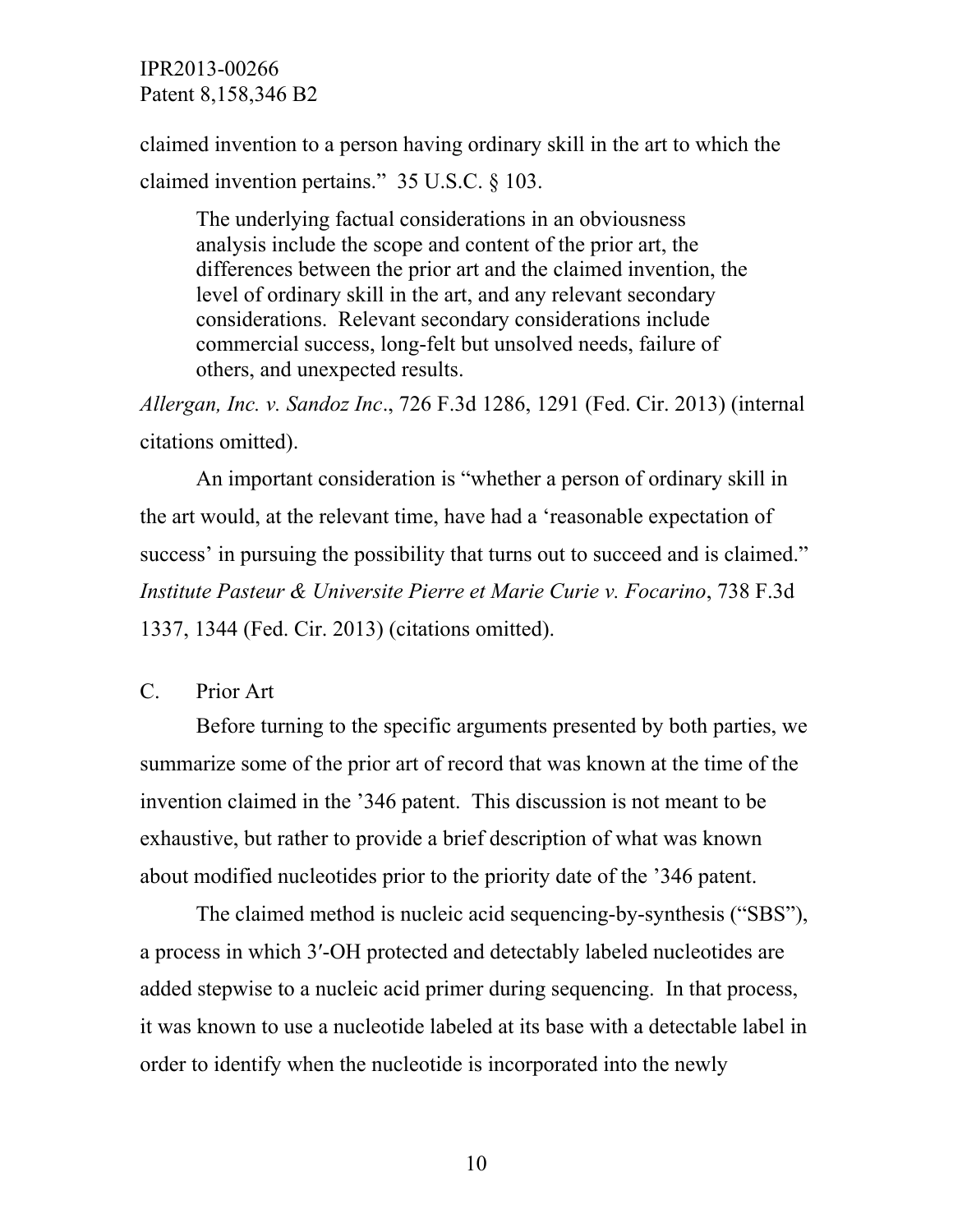synthesized strand. Ex. 1006, 27:33–28:2; Ex. 1010,<sup>4</sup> 18:64–19:2. It also was known to attach a protecting group to the 3ʹ-OH of the nucleotide. Ex. 1006*,* 9:32–10:3. During DNA synthesis, nucleotides are added sequentially to the 3ʹ-OH group of the nucleotide sugar. The 3ʹ-OH group contains a removable protecting group so the labeled nucleotides can be added one at a time. After each addition, the label is detected and the 3ʹ-OH group is deblocked and new nucleotide (with its own 3ʹ-OH protecting group) is added. *Id.* at 13:14–35. In sum, it was not new to employ a nucleotide in sequencing which comprised a detectable label on the nucleotide base and a 3ʹ-OH protecting group.

The prior art also described attaching a label to the nucleotide base using a cleavable linker as recited in the proposed claims. *Id*. at 28:20–23; Ex. 1002, Abstract, 2:50–53. Furthermore, as we discussed in the Decision on Institution, Tsien described removing the detectable label and the protecting group simultaneously. Ex. 1006, 28:5–8; Dec. 9.

The newly added limitation that the cleavable linker is a disulfide bond also is described in the prior art. As discussed in more detail below, Rabani<sup>5</sup> and Church<sup>6</sup> both describe attaching a detectable label to a nucleotide base via a disulfide linkage, where the nucleotide is used in nucleic acid sequencing. An example is shown in Figure 5 of Church, reproduced below, which we have annotated to identify specific structures.

-

 $4$  Dower, W.J. & Fodor, S.P.A. U.S. 5,547,839 (Aug. 20. 1996).

<sup>5</sup> Rabani, E. WO 96/27025 A1 (Sept. 6, 1996) (Ex. 2017).

<sup>6</sup> Church, G.M. WO 00/53812 A2 (Sept. 14, 2000) (Ex. 1019).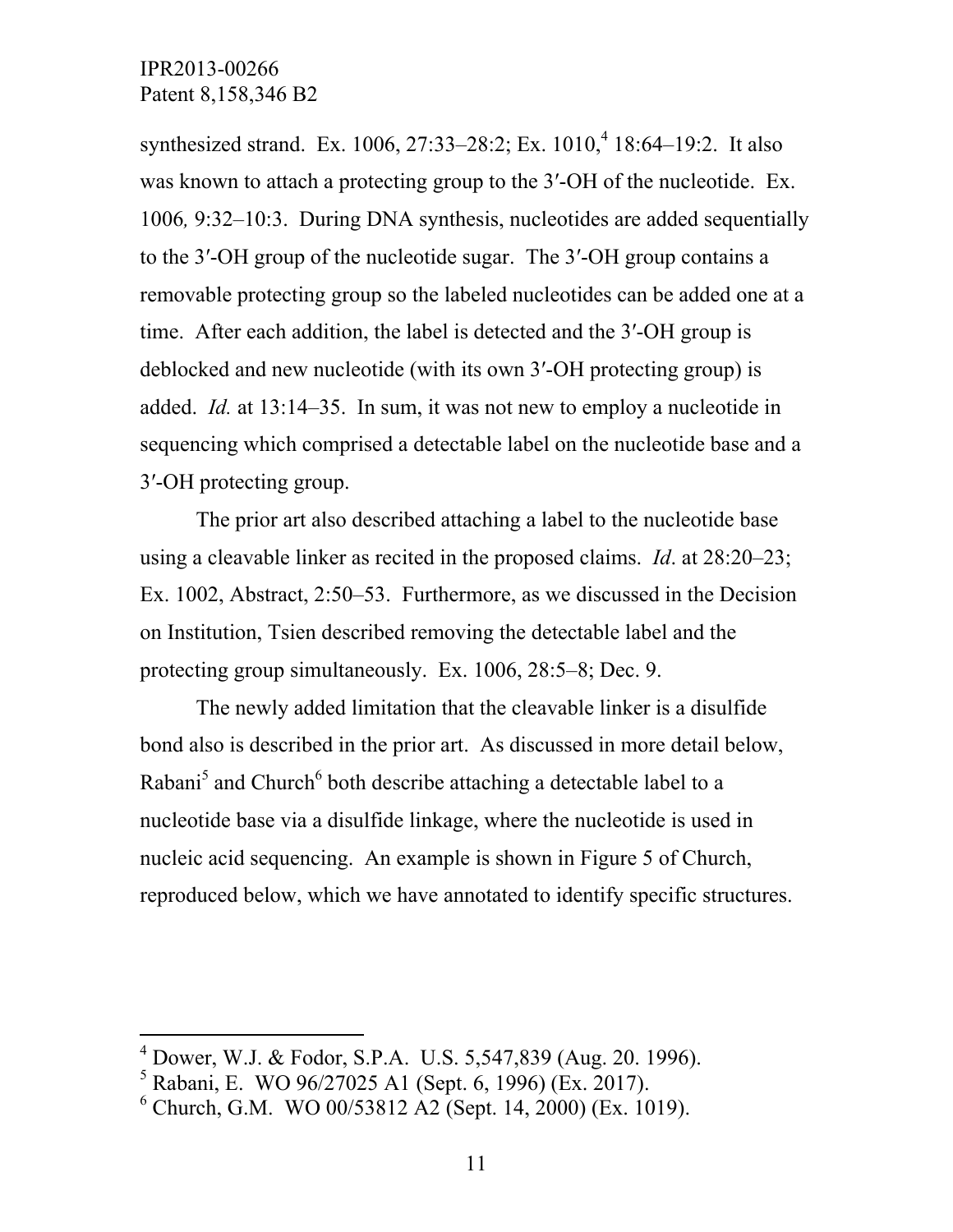l



Figure 5 of Church is annotated to identify the structures of the nucleotide, including a detectable label, a triphosphate, and a disulfide bond. Ex. 1019, 17:10–11 ("Figure 5 is a schematic drawing of a disulfide-bonded cleavable nucleotide fluorophore complex."). The nucleotide, however, lacks the claimed protecting group on the 3ʹ-OH.

In addition to Church, six additional publications<sup>7</sup> are cited in this *inter partes* review for their description of nucleotides comprising cleavable

- (3) Short, WO 99/49082 A2 (Sept. 30, 1999) (Ex. 2020).
- (4) Barbara A. Dawson, et al., *Affinity Isolation of Transcriptionally Active Murine Erythroleukemia Cell DNA Using a Cleavable Biotinylated*

 $7(1)$  Herman, U.S. Patent No. 4,772,691 (Sept. 20, 1988) (Ex. 2019).

<sup>(2)</sup> S.W. Ruby, et al., *Affinity Chromatography with Biotinylated RNAs,*  METHODS IN ENZYMOLOGY, vol. 181, 97–121 (1990) (Ex. 2016).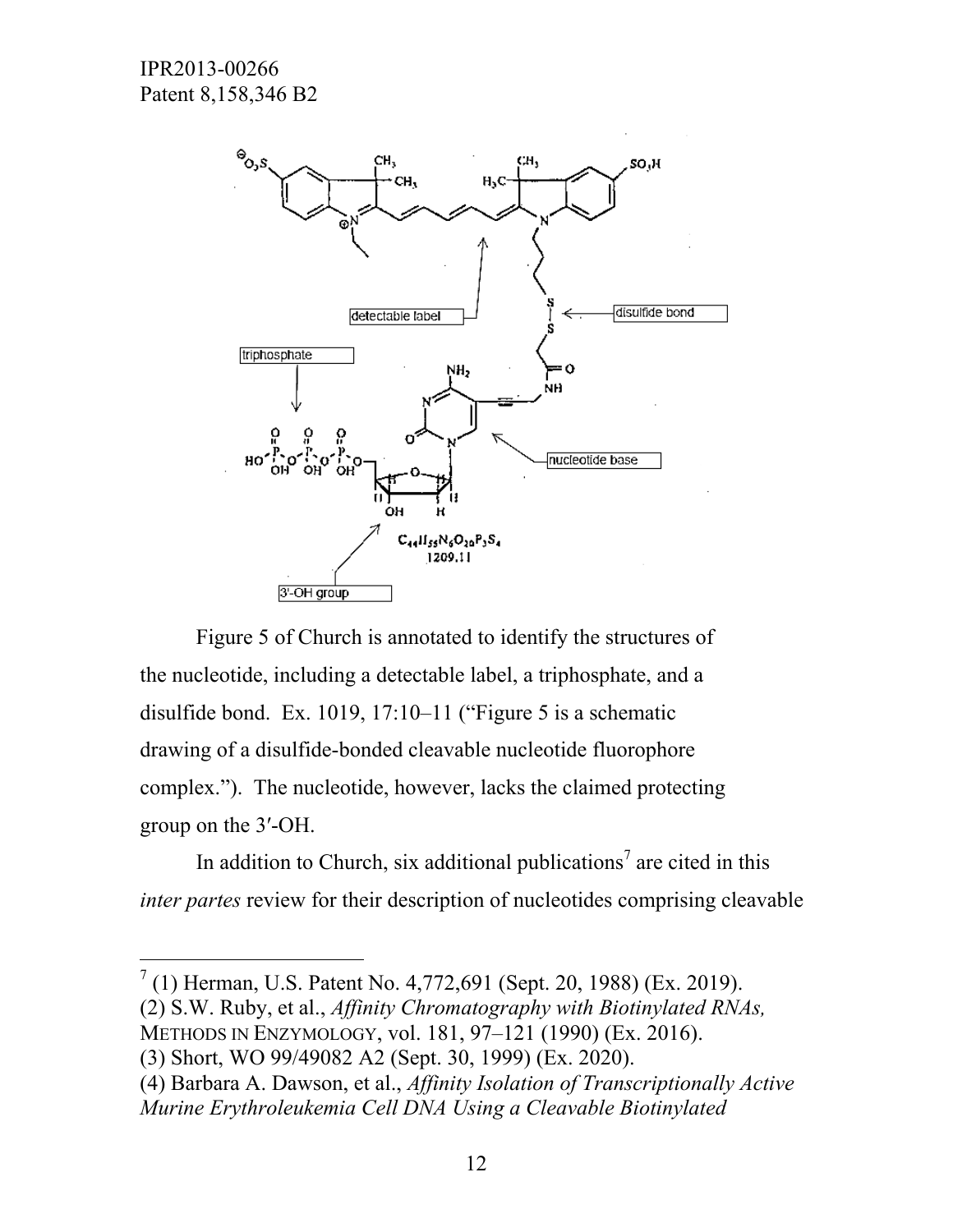$\overline{a}$ 

linkers with disulfide bonds. One of these, Herman, shows a nucleotide with disulfide bond attaching a biotin to a nucleotide base. Ex. 2019. In the figure from Herman, reproduced below, orientation of the nucleotide is flipped 180 degrees from Church's nucleotide, reproduced above.



Herman's Figure (col. 5) shows a nucleotide with a cleavable linker comprising a disulfide bond joining a biotin ("detectable label") to a nucleotide base. Ex. 2019, 7:24–27. The nucleotide lacks the protecting group on the 3ʹ-OH as required in proposed claim 20.

*Nucleotide Analog,* THE JOURNAL OF BIOLOGICAL CHEMISTRY, vol. 264, no. 22, 12830–37 (1989) (Ex. 1027).

(5) Barbara A. Dawson, et al., *Affinity Isolation of Active Murine Erythroleukemia Cell Chromatin: Uniform Distribution of Ubiquitinated Histone H2A Between Active and Inactive Fractions,* JOURNAL OF CELLULAR BIOCHEMISTRY, vol. 46, 166–173 (1991) (Ex. 2038).

(6) Basil Rigas, et al., *Rapid plasmid library screening using RecA-coated biotinylated probes,* PROC. NATL. ACAD. SCI. USA, vol. 83, 9591–9595 (1986) (Ex. 2039).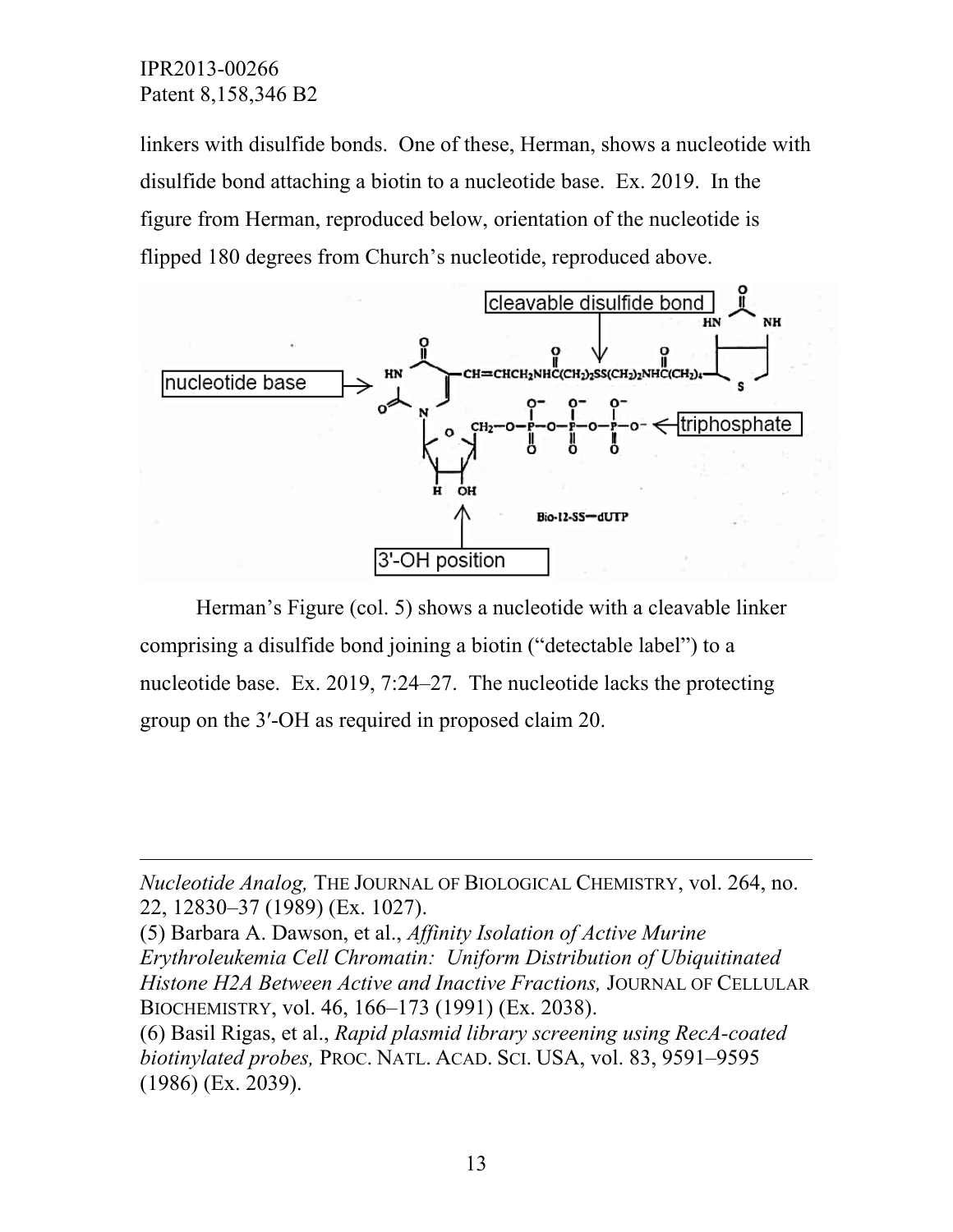D. Reason to Use a Disulfide Bond on Nucleotides

In the Decision on Institution, we instituted *inter partes* review on three grounds based on Ju, Tsien, and Stemple. Those publications, however, do not describe using a cleavable disulfide linker for attaching the detectable label to a base. A disulfide bond as a linker is described in the prior art (*see* discussion, *supra*), however, along with a reason to have used one.

## *1. Rabani*

-

Rabani, in the section titled "Cleavable linkers," teaches that "[l]abeling moieties are favorably in communication with or coupled to nucleotides via a linker of sufficient length to ensure that the presence of said labeling moieties on said nucleotides will not interfere with the action of a polymerase enzyme on said nucleotides." Ex. 2017, 32:10–13. Rabani specifically mentions disulfide linkages as useful when a cleavable linker is desired:

Linkages comprising disulfide bonds within their length have been developed to provide for cleavability<sup>24</sup>; reagents comprising such linkages are commercially available<sup>25</sup> and have been used to modify nucleotides<sup>26</sup> in a manner which may be conveniently reversed by treatment with mild reducing agents such as dithiothreitol.

*Id.* at 32:29–33. Footnotes 24 and 26 of the above quoted passage cite to Ruby.8 *Id.* at 49. Footnote 25 references "for example, from Pierce Chemical Co., [ ] of Rockford, IL., U.S.A." *Id.*

<sup>8</sup> Ruby, S.W. et al., *Affinity Chromatography with Biotinylated RNAs*, METHODS IN ENZYMOLOGY, 181:97 (1990) (Ex. 2016).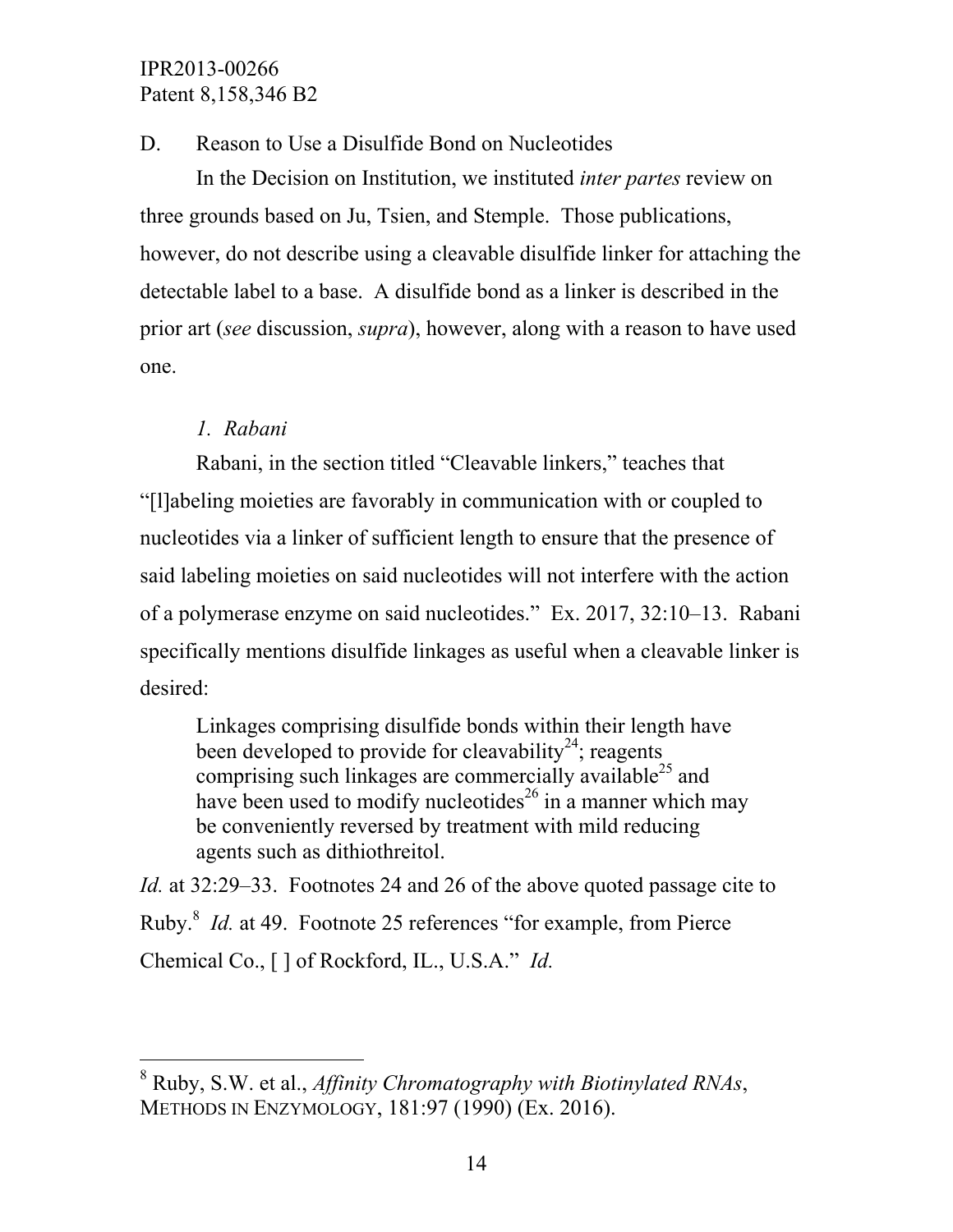Given these disclosures, we find that Rabani would have given a skilled worker reason to have used a cleavable linker with a disulfide bond to ensure that the labeling moieties on the nucleotides will not interfere with the action of a polymerase enzyme during the synthesis reaction.

# *2. Church*

-

IBS cites Church as evidence of the obviousness of using a disulfide linker in a sequencing reaction. Paper 55, 2. Church provides another example of the use of a disulfide linker to attach a label to base of a nucleotide, further establishing its conventionality at the time of the invention. Ex. 1019, 17:10–18, 68:12–21. Church describes a working example in which a label was attached to a nucleotide base using a disulfide linker and then cleaving it off with DTT. *Id.* at 86:6–30.

Dr. Bruce P. Branchaud, $9$  a declarant for IBS, testified:

*Church* teaches a SBS [sequencing by synthesis] method termed fluorescent *in situ* sequencing extension quantification (FISSEQ). In one embodiment, *Church* teaches the sequential addition of fluorescently labeled nucleotides in which the label is attached to the base via a "cleavable linkage."

Ex. 1021 ¶ 12 (citing Ex. 1019 at 67:30–68:11).

<sup>&</sup>lt;sup>9</sup> To support its obviousness challenge, IBS provided two Declarations by Bruce P. Branchaud, Ph.D. Exs. 1011 & 1021. Dr. Branchaud is Professor Emeritus in the Department of Chemistry at the University of Oregon. Ex. 1011 ¶ 5. He has a Ph.D. in Organic Chemistry from Harvard University, and has held positions in industry, including as an internal consultant and advisor for DNA sequencing projects. Ex. 1011 ¶¶ 5, 7, 12–15. Dr. Branchaud has the requisite familiarity with DNA sequencing to qualify as one of ordinary skill in the art at the time of the invention. Consequently, we conclude that Dr. Branchaud is qualified to testify on the matters addressed in his Declarations.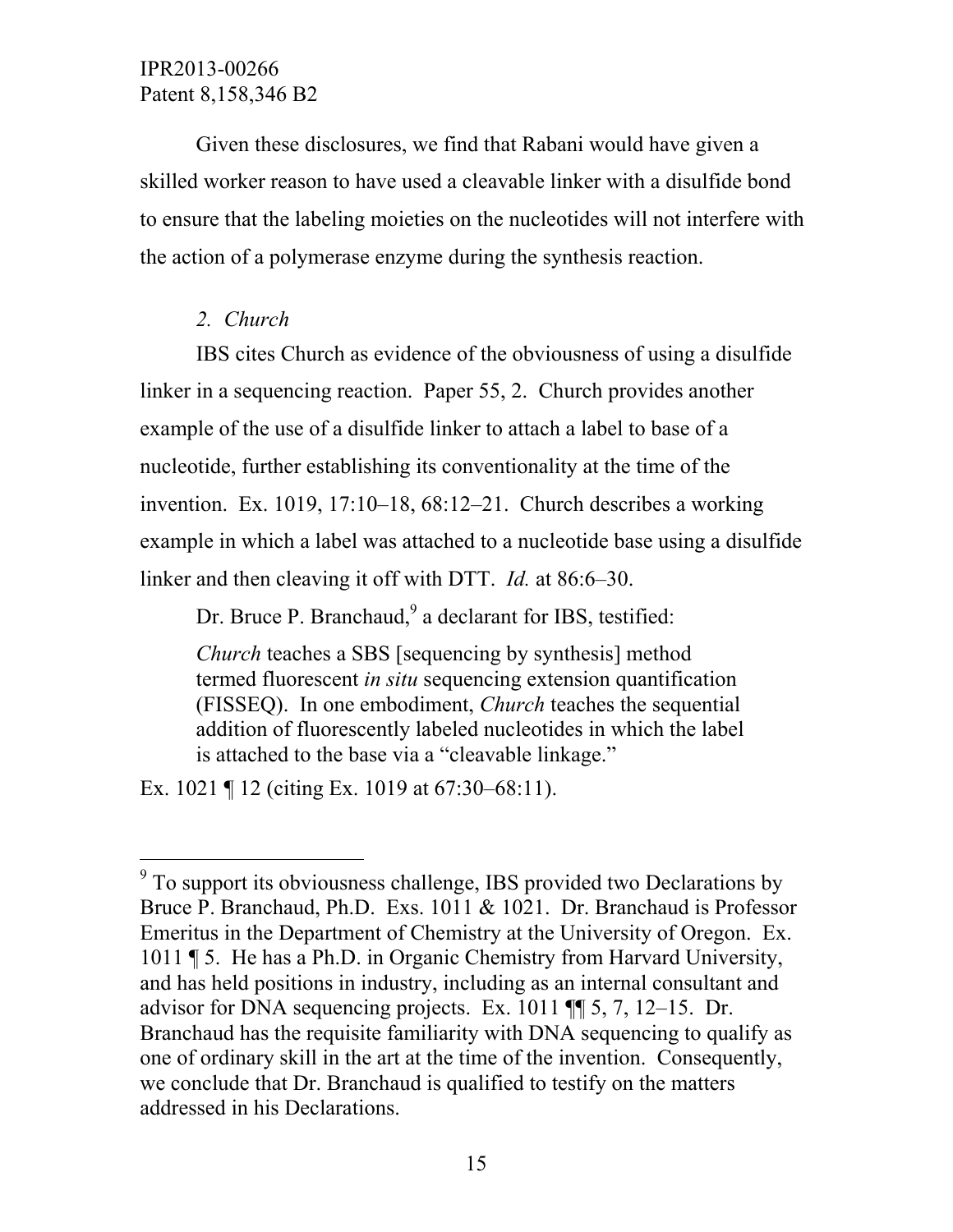E. 90% Cleavage Efficiency of the Detectable Label Is Not Required

 As discussed in the preceding sections, it was known as of the filing date of the '346 patent to use disulfide linkers, and there was a reason to use such linkers in SBS reactions. Illumina argues, however, that a person of ordinary skill in the art would not have used a disulfide bond. At oral hearing, counsel for Illumina conceded that the claimed method does not recite a particular cleavage efficiency. Tr. 20. Citing Rabani, however, Illumina contends sequencing by synthesis processes require that the disulfide linker joined to the detectable label be cleaved with 90% efficiency, because of the iterative nature of the process. Mot. 10–12. According to Illumina, greater than 90% efficiency in the cleavage reaction could not be achieved at the time of the invention if a disulfide linkage were used. *Id*.

Rabani teaches published results "suggest[ing] that the rate of chemical removal of *3'-hydroxy protecting groups* (less than 90% removal after 10 minutes of treatment with 0.1M NaOH) will be unacceptably low for such an inherently serial sequencing scheme." Ex. 2017, 3:5–8 (emphasis added). Illumina reasons that since Rabani teaches that less than 90% removal of the *protecting group from the 3ʹ-OH* "will be unacceptably low for . . . [a] serial sequencing scheme," (Ex. 2017, 3:5–8) and since the claims require that the disulfide linkage of the cleavable linker and the protecting group are cleavable under a single set of chemical conditions, *the disulfide linker joining the detectable label to the nucleotide base* must also achieve 90% or more cleavage. Mot. 10–12. Illumina provides evidence that the prior art teaches less than 90% efficiency in cleaving the 3ʹ-OH protecting group, leading Illumina to reason "the expectation of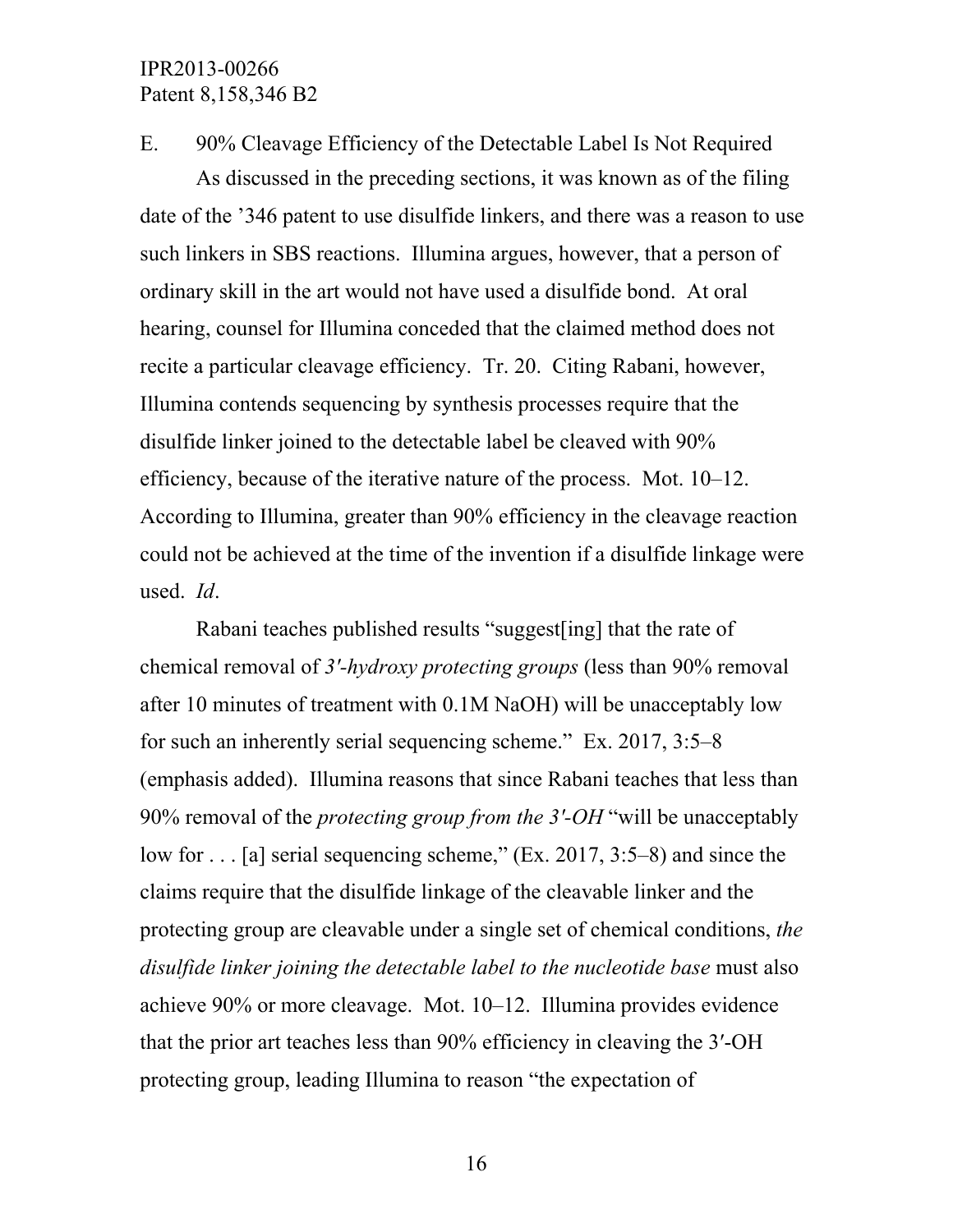unacceptably low 3ʹ-OH protecting group cleavage efficiency when using 'a single set of chemical conditions' would not lead a skilled artisan to believe that one could efficiently cleave 3ʹ-OH protecting groups under the same single set of chemical conditions with a disulfide linkage during SBS." Mot. 12.

In other words, Illumina argues that because 90% efficiency in cleaving the 3ʹ-OH group could not be achieved, there would not have been a reason to use a disulfide linkage to attach the detectable label to the base, because the detectable label must cleaved under identical conditions to the 3ʹ-OH protecting group. Cleavage of the 3ʹ-OH group requires 90% efficiency, Illumina argues, thus 90% cleavage efficiency must be achieved at the disulfide bond of the detectable label, as well.

Illumina's argument is flawed. Rabani's disclosure is directed to cleavage of the *protecting groups*, not the claimed detectable label. Illumina's arguments are based on the logic that if no better than 90% cleavage of the disulfide bond on the protecting group can be achieved, the skilled worker would not have used it as a cleavable linker for attaching a detectable label to a nucleotide in DNA sequencing, because the proposed substitute claims require it be cleaved under identical conditions to the 3ʹ-OH group, which requires 90% efficiency.

The proposed substitute claims do not require the linkage between the 3ʹ-OH and protecting group to comprise a disulfide bond, nor does Illumina argue that the "single set of chemical cleavage conditions" requires that the protecting group and detectable label be attached to the nucleotide using the same linker. We, therefore, discern no reason to apply Rabani's protecting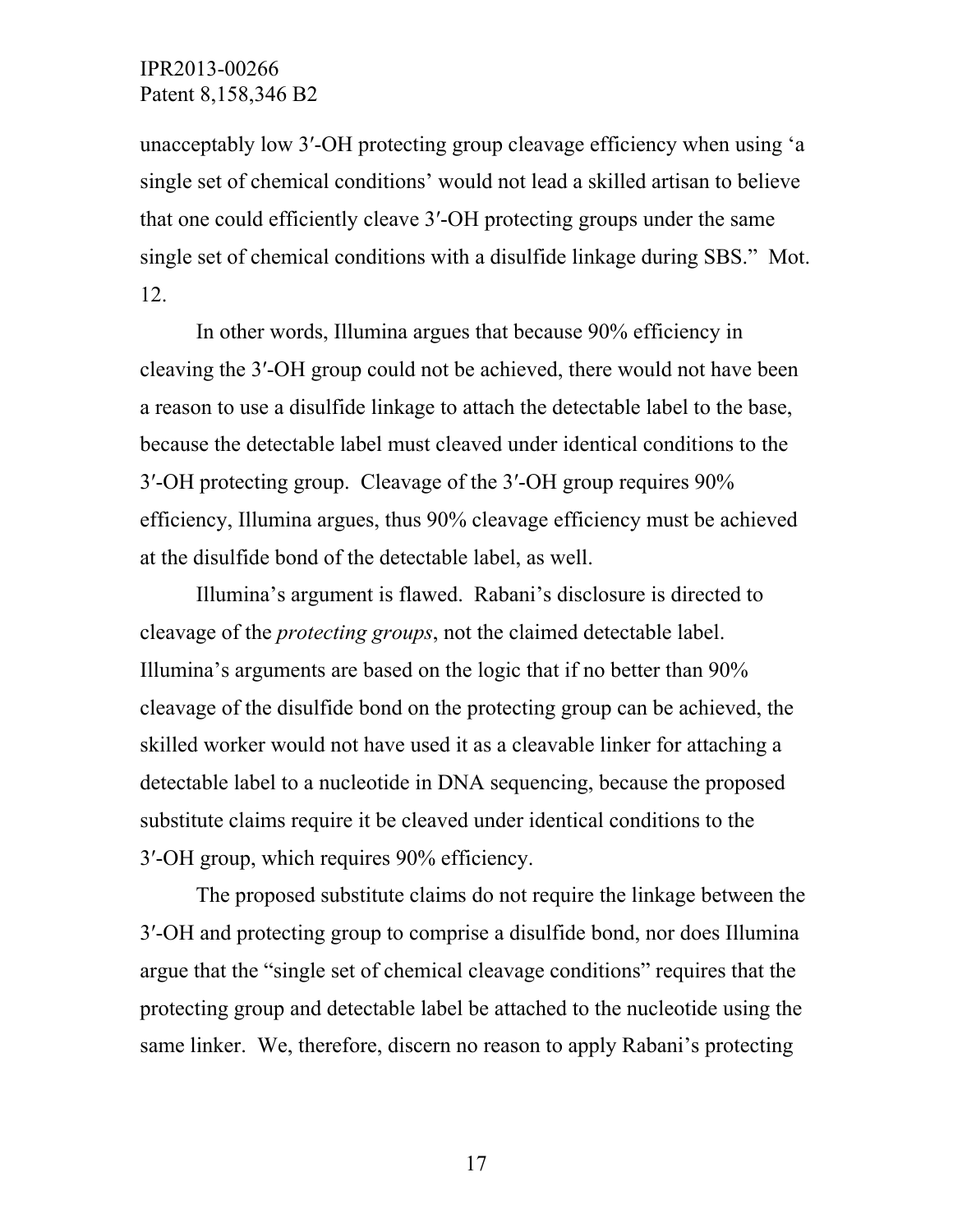group cleavage efficiency requirement to the disulfide linkage of the proposed substitute claims.

Significantly, Dr. Floyd Romesberg,  $^{10}$  Illumina's declarant, conceded that he chose a 90% efficiency requirement not because of Rabani, but rather because "it was a round number slightly above the values reported by Ruby and Herman." Ex. 1022, 198:16–18. Furthermore, we note that Dr. Romesberg's rationale that high cleavage efficiency is necessary in SBS processes uses examples involving 8 or 16 iterations of the process. Ex. 2004 ¶ 63. Yet, as counsel for Illumina conceded at oral hearing, the claimed process requires far fewer iterations: at most, two and a half cycles. Tr. 7.

Illumina has not persuaded us that cleavage of the disulfide bond that attaches the detectable label to the base with less than 90% efficiency would be unacceptable for SBS processes, such that a person of ordinary skill in the art would not investigate linkers with less efficient cleavage.

# F. Cleavage Efficiency of the Disulfide Bond

-

Even were we persuaded by Illumina's argument that 90% cleavage of the 3ʹ-OH protecting group is necessary for sequencing, Illumina did not provide adequate evidence that the skilled worker would have been unable to

 $10$  Declarations by Floyd Romesberg, Ph.D. were submitted by Illumina in support of its Motion to Amend. Exs. 2004 & 2037. Dr. Romesberg is a professor in the Department of Chemistry at The Scripps Research Institute, where he has been a faculty member since 1998. Ex. 2004 ¶ 2. Dr. Romesberg testified that he is "qualified to render an opinion in the field of nucleotide analogue molecules based on [his] experience in this field." *Id*. ¶ 17. Dr. Romesberg was deposed twice; the transcripts of his depositions are Exhibits 1022 & 1042.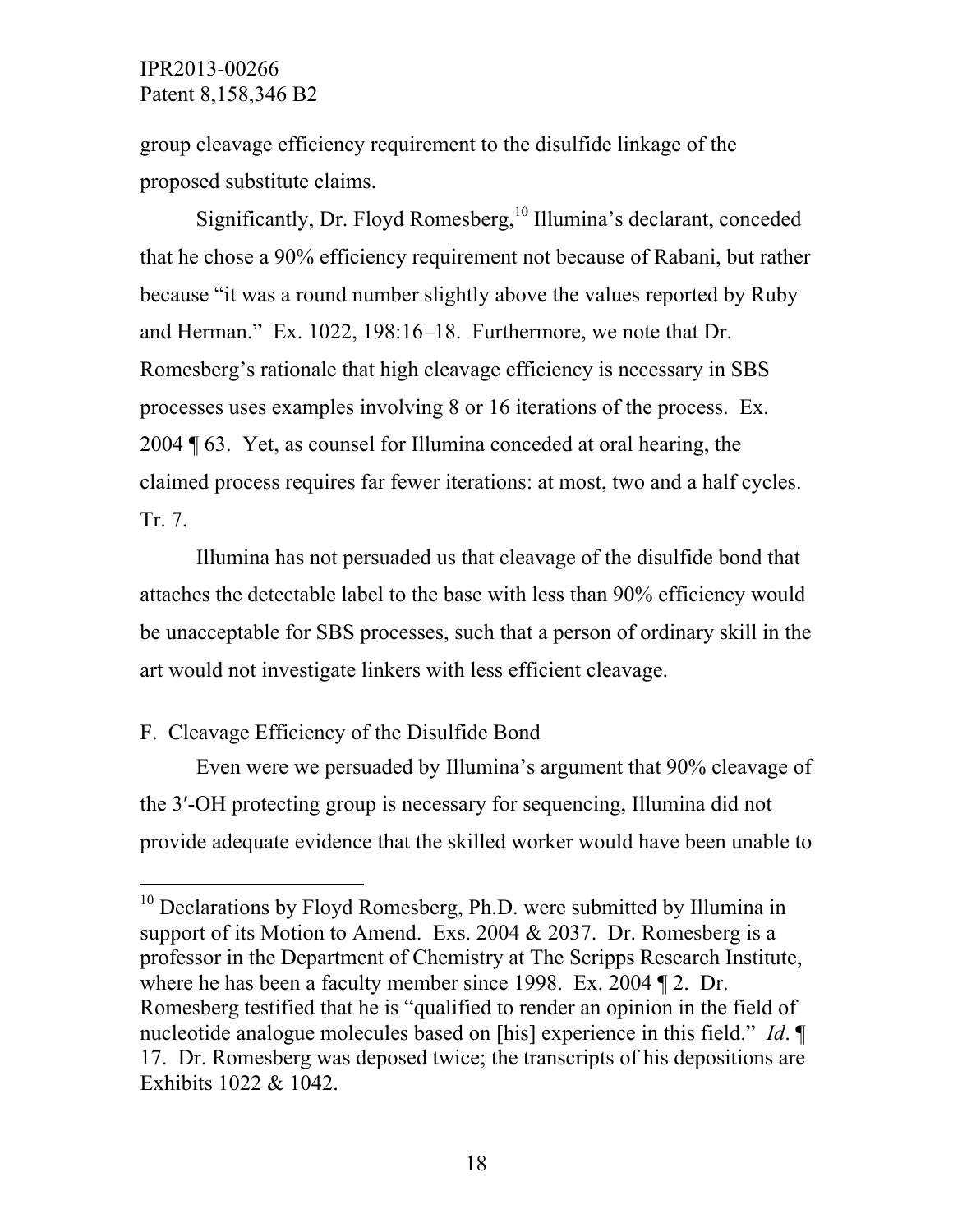choose conditions and linkages that would achieve 90% cleavage of the

3ʹ-OH group under the same conditions required for cleavage of the label,

e.g., using a reducing agent (Ex. 1001, 6:32–43).

The '346 patent suggests that choosing cleavage conditions for the

3ʹ-OH group was conventional to one of ordinary skill in the art:

Suitable protecting groups will be apparent to the skilled person, and can be formed from any suitable protecting group disclosed in Green and Wuts, supra. [Some examples of such protecting groups are shown in FIG. 3.] The protecting group should be removable (or modifiable) to produce a 3ʹ OH group. The process used to obtain the 3ʹ OH group can be any suitable chemical or enzymic reaction.

*Id*. at 8:21–26.

Dr. Branchaud testified that:

even if one of ordinary skill in the art considered the elution percentages of *Ruby* . . . in deciding whether to use such a linker for SBS, one of ordinary skill in the art would know that such elution percentages could be improved by routine experimentation to improve the cleavage efficiency of the disulfide linkers and thus would not be dissuaded from using such a linker.

Ex. 1021 ¶ 40. As discussed below, this conclusion is supported by the prior art of record.

# *1. Ruby*

Ruby is cited expressly by Rabani for its teaching of a disulfide bond that is cleavable with a reducing agent, such as dithiothreitol ("DTT"), and describes attaching a biotin molecule attached to a nucleotide base of a RNA "via a linker containing a disulfide bond." Ex. 2016, 98. The RNA is bound to a column containing avidin, based on the affinity of the biotin for the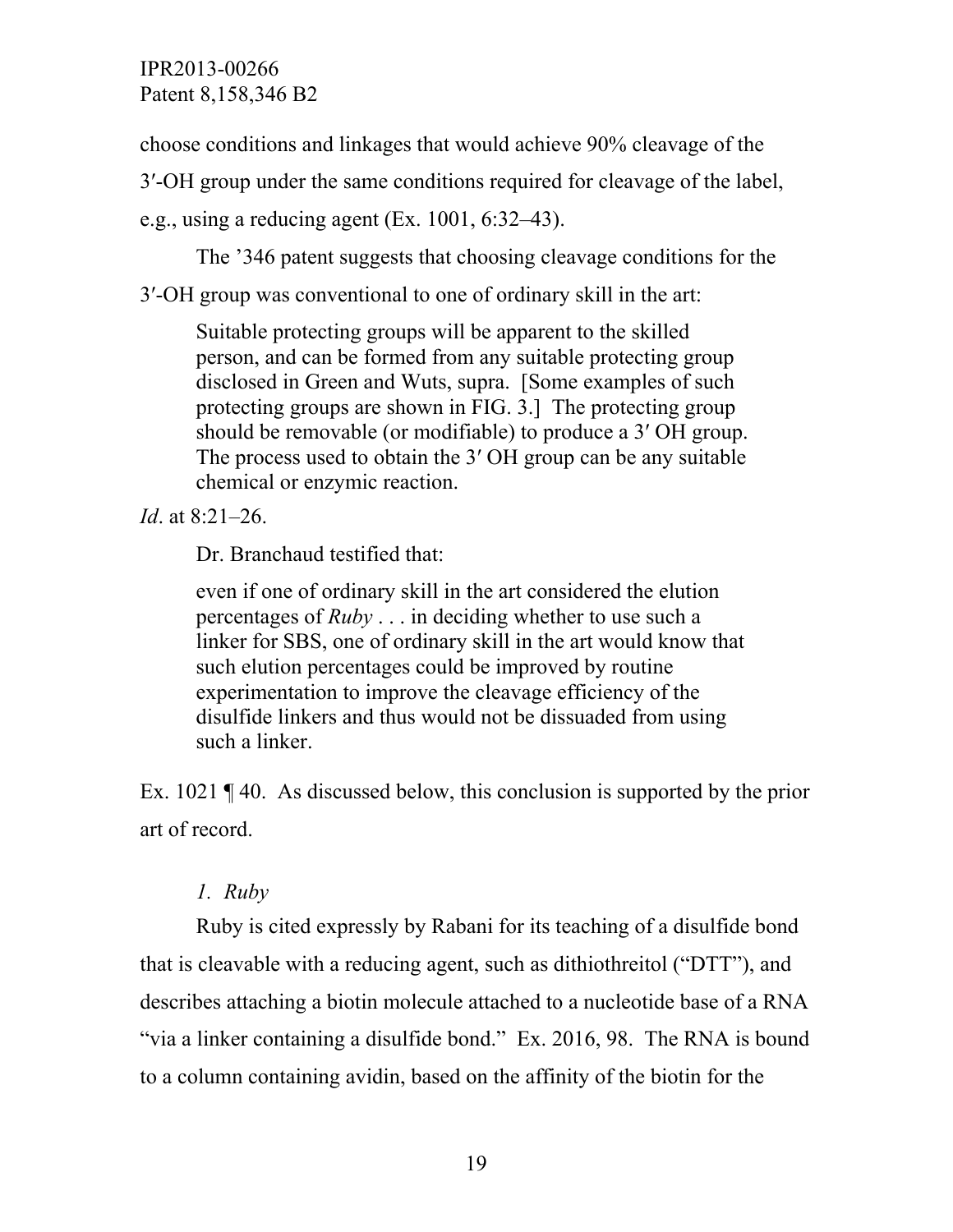avidin. *Id.* at 98–99 (Fig. 1). The RNA is "eluted [from the column] by adding dithiothreitol (DTT) to reduce the disulfide bonds linking biotin to the anchor RNA." *Id.* at 98; Ex. 1021 ¶ 31. Relying on testimony by Dr. Romesberg, Illumina states that "Ruby reports that disulfide linkages are cleaved with only  $\sim 86\%$  efficiency after more than 100 minutes, which is significantly less than 90% efficient." Mot. 11 (citing Ex. 2016, 117–18; Ex. 2004  $\degree$  60). The "~86% efficiency" comes from Figure 4 of Ruby, a graph of % RNA eluted using DTT under different conditions. Ex. 2016, 117. Dr. Branchaud did not dispute that Ruby recovered "approximately 86% of the RNA." Ex. 1021 ¶ 31.

Dr. Romesberg testified that, because "[t]here is no indication in Ruby that a 3ʹ-OH protecting group that is cleavable under a single set of conditions with a disulfide linkage would be cleaved with any greater efficiency than the approximately 86% cleavage efficiency reported by Ruby for a disulfide linkage," a person of ordinary skill "would have had no reason to expect cleavage efficiency to be greater than 86%." Ex. 2004 ¶ 61.

In response, Dr. Branchaud testified that:

even if one of ordinary skill in the art considered the elution percentages of *Ruby* . . . in deciding whether to use such a linker for SBS, one of ordinary skill in the art would know that such elution percentages could be improved by routine experimentation to improve the cleavage efficiency of the disulfide linkers and thus, would not be dissuaded from using such a linker.

Ex.  $1021 \text{ } \text{T}$  40.

Dr. Branchaud's testimony is supported factually. Ruby teaches "[e]lution by reduction of the disulfide bonds on the biotinylated anchor RNA depends on the pH of the buffer, the DTT concentration, and the time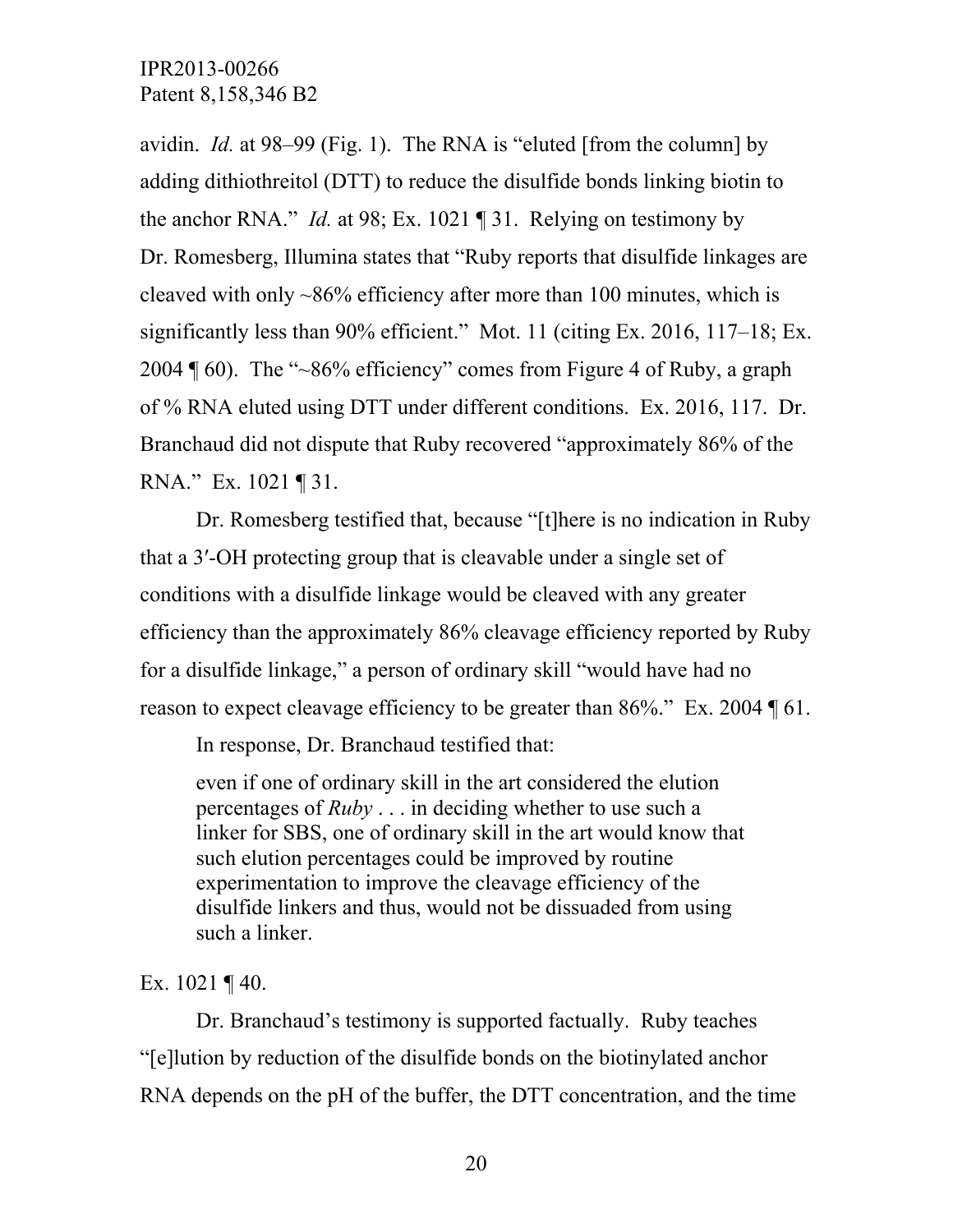of incubation in DTT (Fig. 4) in addition to the type of avidin binding." Ex. 2016, 117–118. Ruby describes manipulating the conditions to alter the elution profile: "By increasing the pH and DTT concentration of the elution buffer slightly, one can effectively elute the RNA during longer incubation times." *Id.* at 118. Thus, Ruby expressly teaches conditions that modify cleavage of the disulfide bond, and that cleavage of the bond can be manipulated by adjusting these conditions. In view of this teaching, one of ordinary skill in the art reasonably would have believed that disulfide bond cleavage could be modified to achieve the desired amount of cleavage.

Dr. Romesberg testified that the 86% value of Ruby could not be exceeded, but did not provide sufficient factual evidence to support this testimony. It is true that Ruby describes an experiment in which, apparently, a maximum of 86% cleavage was obtained, but Ruby did not characterize it as a limit. As Dr. Branchaud testified, it was not critical for Ruby to achieve higher efficiency, so it was not evident why Ruby would have done experimentation to achieve even higher cleavage of the 86% value shown in Figure 4. Ex. 1021 ¶¶ 39–40.

#### *2. Herman*

Illumina also cites Herman as evidence that 90% cleavage could not be achieved with a disulfide linkage attaching a detectable label to the base of a nucleotide. Mot. 11–12. Herman describes a similar system to Ruby, where RNA is immobilized to a column using a biotin-avidin interaction. Ex. 2019, Abstract, 3:20–25. Herman describes using a biotin attached to a nucleotide base through linker comprising a disulfide bond, as required by the proposed substitute claims. *Id*. at 7:24–34. The disulfide S-S bond is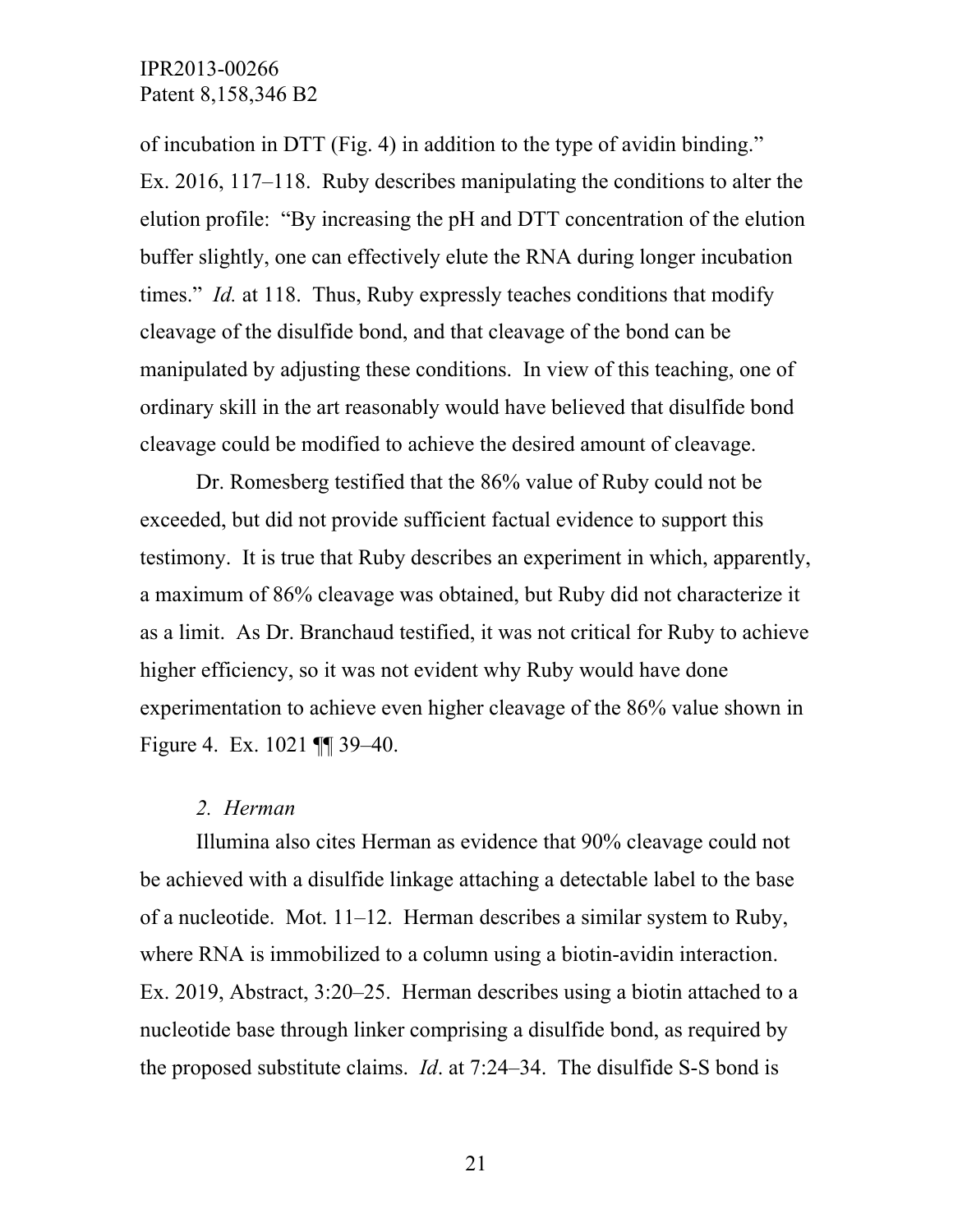cleaved with a reducing agent, such as DTT or 2-mercaptoethanol. *Id.* at 7:47–48, 10:3–19. Herman describes the results of one experiment:

Bio-SS-DNA with buffer containing 50 mM dithiothreitol resulted in the recovery of a total of 87% of the DNA from the affinity column. Only  $7.3\%$  of the  $^{32}P$ -labeled Bio-SS-DNA remained bound to the resin.

*Id.* at 11:14–17.

 Dr. Romesberg makes the same conclusions for Herman that he did for Ruby. That is, since Herman's cleavage was less than 90%, "Herman does not provide an expectation that disulfide cleavage conditions would cleave a 3ʹ-OH protecting group with greater than 90% efficiency." Ex. 2004 ¶ 67. IBS challenged the conclusion that one of ordinary skill in the art reading Herman would have determined the cleavage efficiency to be 87%, providing testimony by Dr. Branchaud that the real efficiency value was above 90% when calculated properly. Ex. 1021 ¶ 38. Dr. Romesberg acknowledged that Herman's values did not "add up," but he testified that there were several possible explanations, of which Dr. Branchaud's was only one. Ex. 1022 (Romesberg Tr.), 193:6–194:13. We are not persuaded, therefore, that one of ordinary skill in the art would have understood Herman to describe disulfide bond cleavage efficiency above 90%.

 The parties cited two additional publications, both co-authored with the same Timothy M. Herman who is listed as inventor of Herman, U.S. Patent No. 4,772,691: Dawson (1989) (Ex. 1027) (*see supra* n.7), cited by IBS, and Dawson (1991) (Ex. 2038) (*see supra* n.7), cited by Illumina. IBS cites Dawson (1989) for its statement in the abstract that "[c]leavage of the disulfide bond in the linker arm of the biotinylated nucleotide resulted in elution of virtually all of the affinity isolated sequences." Ex. 1021 ¶ 40.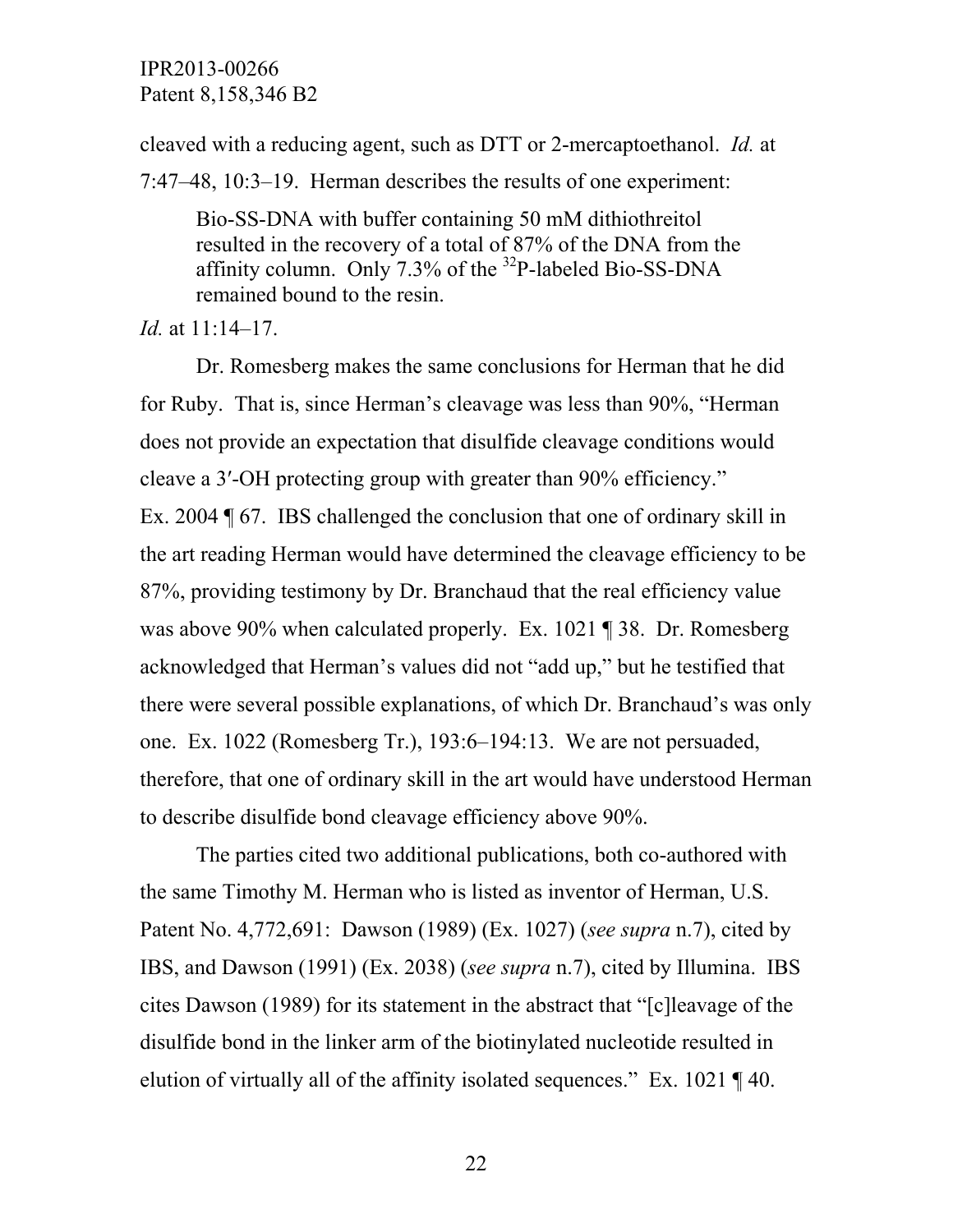Illumina identifies Dawson (1991) for its disclosure that "[r]eduction of the disulfide bond in the biotinylated nucleotide eluted approximately one-half of the affinity isolated chromatin." Ex. 2038, 166.

In other words, the "Herman" publications report varying degrees of cleavage: from "virtually all" in Dawson (1989) (Ex. 1027), to 87% in Herman (Ex. 2019), to approximately 50% in Dawson (1991) (Ex. 2038). It is evident, consistent with Ruby, that the conditions can be routinely varied to achieve a desired level of disulfide bond cleavage.

Moreover, as stated by Dr. Branchaud, in the experiments described in Ruby and Herman:

[I]t is not crucial that such elution percentage be greater than 90%. One of ordinary skill in the art would be aware that *Ruby* and *Herman* were not necessarily motivated to achieve a high elution percentage and thus a higher cleavage efficiency. Thus, one of ordinary skill in the art would not be dissuaded from using a disulfide linkage in a modified nucleotide by the elution percentages shown in *Ruby* and *Herman*.

# Ex. 1021 ¶ 39.

In an attempt to rebut this testimony, Illumina cites a 1986 publication by a different group which stated: "Release of the nick-translated probeplasmid complex from avidin by reduction of the disulfide bond of Bio-19- SS-dUTP gave variable results and was not pursued rigorously." Ex. 2039, 9594. In the ensuing years, however, the Herman group (Exs. 1027, 2019, 2038) did pursue disulfide linkers and showed that higher cleavage rates could be achieved. Exs. 1027, 2019.

# *3. Church*

Church does not numerically disclose cleavage efficiency, but shows the results of an experiment in Figure 6. Illumina and IBS dispute the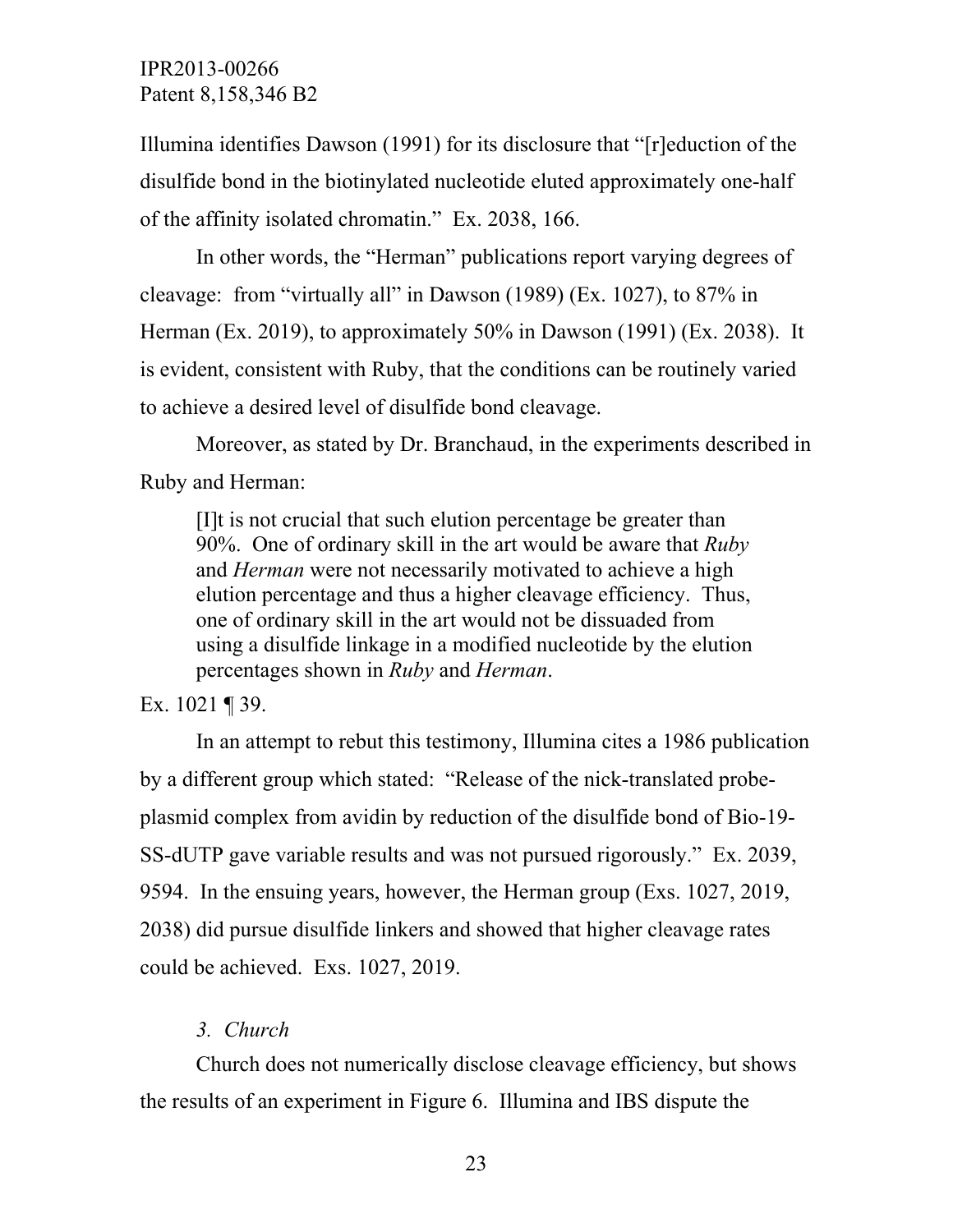degree of cleavage shown in Figure 6. Because the quality of Figure 6 is so poor, however, the extent of cleavage cannot be determined reliably. We, therefore, give originally filed Figure 6 no weight.

A later-filed version of Figure 6 was provided by Illumina to support their claim that cleavage was incomplete, but this Figure was not available until after the August 23, 2002 filing date of the '346 patent. Ex. 2033 (showing that the Figure was not available until October 31, 2002). The later-filed Figure, therefore, does not establish how one of ordinary skill in the art would have interpreted the results of Church at the time the '346 patent was filed. Nonetheless, Church suggested disulfide linkers in a sequencing reaction, and carried out an example to show their utility (Ex. 1019, 85–87), providing a reason to have used them in sequencing and a reasonable expectation of success.

#### *4. Summary*

 The record contains numerous publications that utilize a disulfide bond linker to join a label to a nucleotide base. Rabani and Church used the linker in the context of DNA sequencing, the primary use for the claimed nucleotides described by Illumina. Ruby, Herman, Dawson (1989), Dawson (1991), Short (referenced in footnote 7), and Rigas, each used disulfide linkers to attach a label to a base, but not for sequencing purposes. While the prior art reported variability in the disulfide cleavage rates, Illumina has not established by a preponderance of the evidence that efficiency yields above 90% could not be achieved, even if there were a 90% efficiency threshold required for SBS.

In particular, Ruby and other publications had no reason to go above whatever cleavage rate was achieved, because it was not critical to their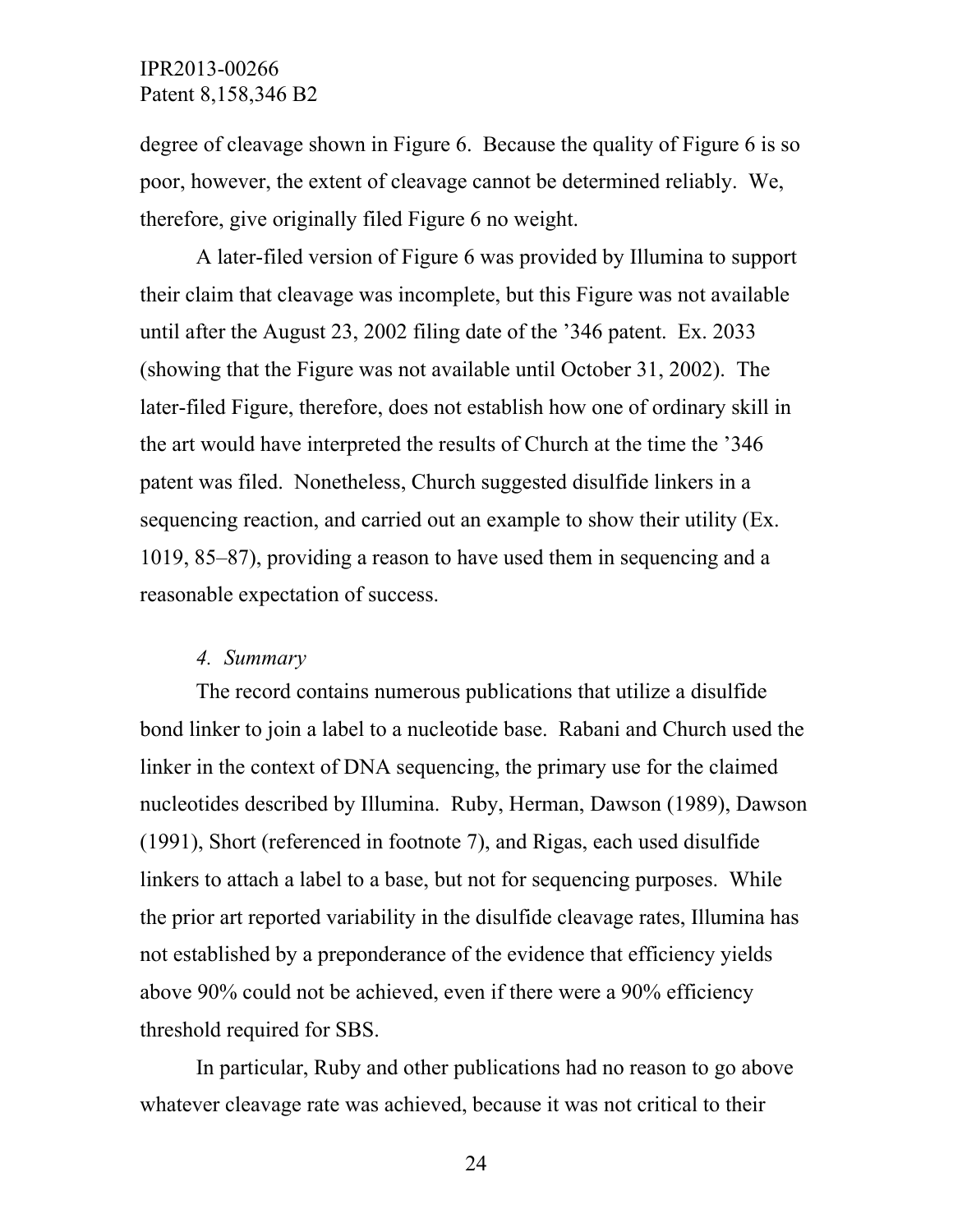experiments. Herman, in at least one case, described "virtually all" the bond was cleaved. Ex. 1027. Thus, even if 90% efficiency were required for a reasonable expectation of success of using the claimed compounds in an SBS reaction, the ordinary artisan reasonably would have expected that such cleavage efficiency could be achieved.

In sum, the art (*e.g.*, Ju and Tsien) teaches SBS processes using a 3ʹ-OH protecting group and a single set of chemical cleavage conditions; the proposed substitute claim substitutes a known cleavable linker for the linkers used in the prior processes, for the art-recognized purpose of linking the detectable label to the nucleotide (*e.g.*, Rabani and Church). In other words, the improvement claimed is no more than "the predictable use of prior art elements according to their established functions." *KSR Int'l Co. v. Teleflex Inc.*, 550 U.S. 398, 417 (2007).

## G. Objective Evidence of Nonobviousness

Factual considerations that underlie the obviousness inquiry include the scope and content of the prior art, the differences between the prior art and the claimed invention, the level of ordinary skill in the art, and any relevant secondary considerations. *Graham v. John Deere Co.*, 383 U.S. 1, 17-18 (1966). Relevant secondary considerations include commercial success, long-felt but unsolved needs, failure of others, and unexpected results. *KSR*, 550 U.S. at 406; *In re Soni*, 54 F.3d 746 (Fed. Cir. 1995). Secondary considerations are "not just a cumulative or confirmatory part of the obviousness calculus but constitute independent evidence of nonobviousness . . . [and] enable[] the court to avert the trap of hindsight." *Leo Pharm. Prods., Ltd. v. Rea*, 726 F.3d 1346, 1358 (Fed. Cir. 2013) (internal quotation marks and citations omitted). "This objective evidence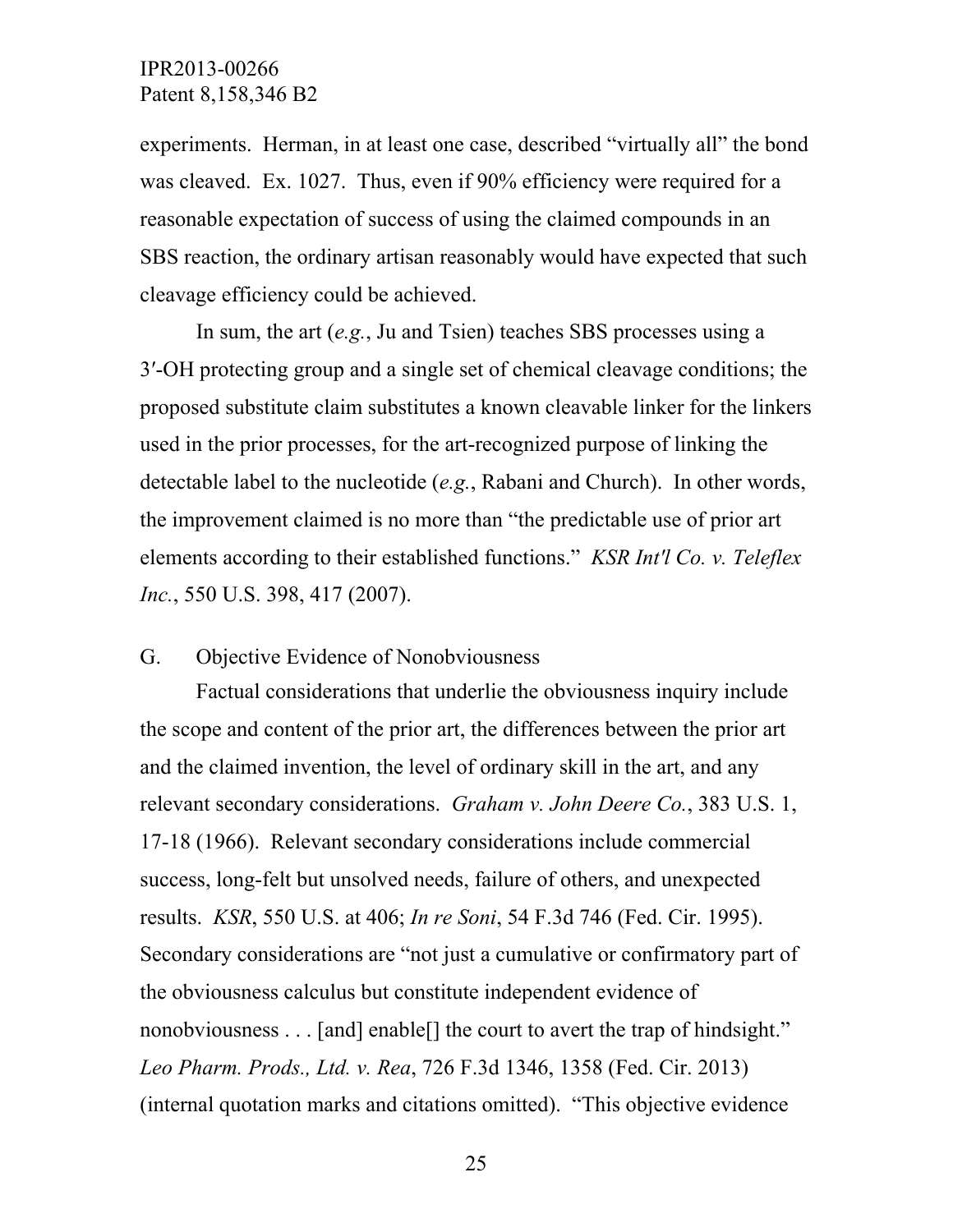must be 'considered as part of all the evidence, not just when the decisionmaker remains in doubt after reviewing the art.'" *Transocean Offshore Deepwater Drilling, Inc. v. Maersk Drilling USA, Inc.,* 699 F.3d 1340, 1349 (Fed. Cir. 2012) (internal citations omitted).

In the Motion to Amend, as objective evidence of nonobviousness, Illumina provided a Declaration by Mr. Eric Vermaas, Illumina's Director of Consumables Product Development, describing sequencing experiments performed under Mr. Vermaas's supervision while employed by Illumina. Ex. 2023 ¶¶ 4–5. The sequencing experiments used the four nucleotides dATP, dTTP, dGTP, and dCTP, only one of which—dATP—contained a disulfide linker attaching a fluorophore to the nucleotide base. *Id*. ¶ 6; Ex. 2004 ¶ 71. Each of these nucleotides also contained an azidomethyl group protecting the 3ʹ-OH. Ex. 2004 ¶ 71.

Mr. Vermaas describes sequential sequencing reactions on PhiX Control DNA for over 150 cycles in which nucleotides were added one at a time. Ex. 2023 ¶¶ 13–17; Ex. 2004 ¶ 73. After each scan for the fluorophore incorporated, a solution comprising 2 mM tris(hydroxymethyl) phosphine was added. Ex. 2004 ¶ 74. "The 2 mM tris(hydroxymethyl) phosphine . . . reacts with and cleaves the disulfide linkage of the A [adenine of the dATP] nucleobase," but does not cleave the detectable groups on the other nucleotides. *Id*. According to Dr. Romesberg, "[b]ased on the results presented in the Vermaas declaration, a person of ordinary skill in the art would recognize that the yield for cleavage of the disulfide linkage was essentially 100%." *Id*. ¶ 84. Dr. Romesberg concluded:

Therefore, the disulfide cleavage yield achieved by Illumina was essentially 100%. This is a significant and unexpected improvement over the disulfide cleavages of Ruby (~86%) and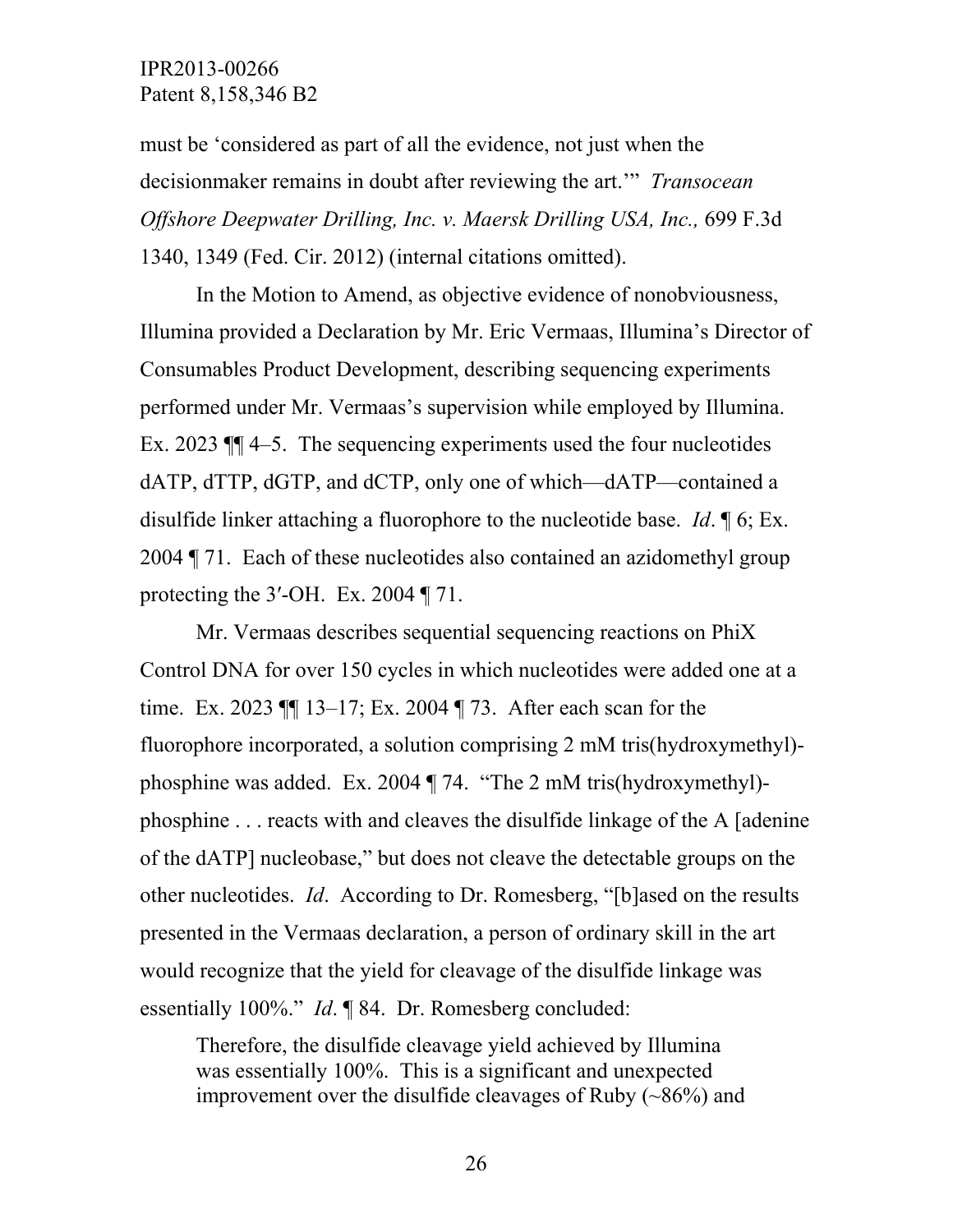Herman (87%). Accordingly, Illumina's proposed claims are nonobvious over the prior art for at least this reason.

*Id.* 

To establish unexpected results, the claimed subject matter must be compared with the closest prior art. *In re Baxter Travenol Labs*., 952 F.2d 388, 392 (Fed. Cir. 1991). Illumina does not state what references are the closest prior art to the claims. Dr. Romesberg, however, in his declaration, compared the cleavage efficiency reported by Mr. Vermaas with Ruby and Herman. Ex. 2004 ¶ 84.

There are at least two differences between the experiments described in Ruby and Herman, and the experiment described by Mr. Vermaas. First, while Ruby, Herman, and Vermaas each used a nucleotide with a cleavable disulfide bond, the Ruby and Herman references do not use the nucleotide in a sequencing reaction as it has been used in the experiment described by Mr. Vermaas. Ruby involved RNA binding to a column and using the disulfide linkage to release the bound RNA. Ex. 2016, 98–99. Herman used a system similar to Ruby. Ex. 2019, Abstract, col. 3.

Secondly, the cleavage agents are different. The cleavage agent used in Ruby is DTT (Ex. 2016, 103, "Elution buffer" A and B) and in Herman, the cleavage agent is described as "a reducing agent such as DTT" (Ex. 2019, 7:47–48) with DTT being used in its example (*id*. at 10:47–54, 11:11– 22; 12:3–8). Mr. Vermaas describes an experiment that utilized another cleavage agent, 2 mM tris(hydroxymethyl)phosphine. Ex. 2023 ¶ 12. Illumina did not offer an explanation as to why the phosphine compound was used instead of DTT as used by both Ruby and Herman. Indeed, Church used DTT in a DNA sequencing reaction, similar to the sequencing carried out in the Vermaas experiments, providing an additional reason to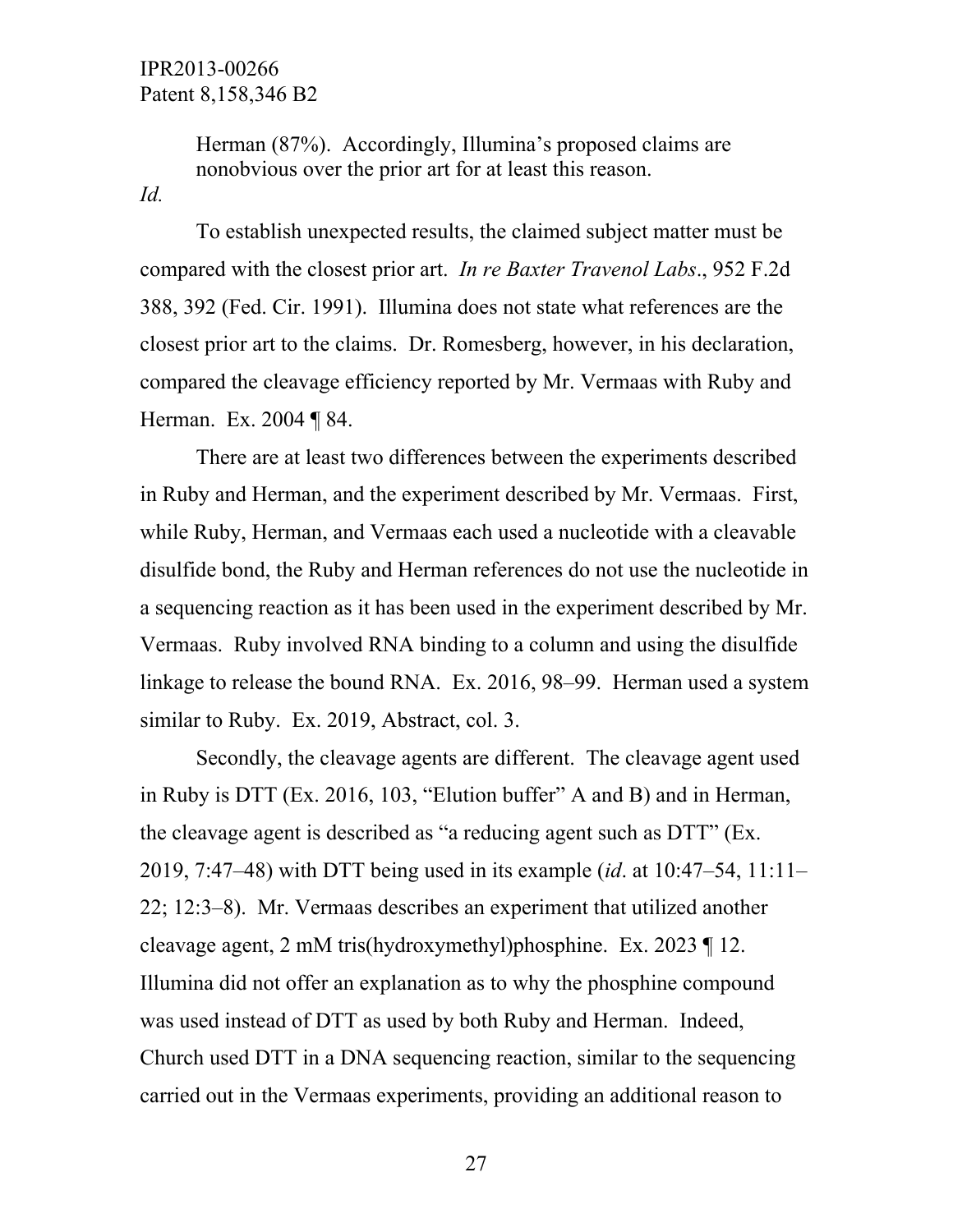have used DTT in Dr. Vermaas's comparison to the prior art. Ex. 1019, Fig. 5, 68:12–13, 86:20–23.

Dr. Romesberg testifies that "the disulfide cleavage yield achieved by Illumina was essentially 100%. This is a significant and unexpected improvement over the disulfide cleavages of Ruby (~86%) and Herman (87%)." Ex. 2004 ¶ 84. There is no testimony, however, that the stated results were due to the claimed nucleotide rather than the reducing agent. While Dr. Romesberg refers to the "disulfide cleavage yield" as being unexpected, he does not testify that this yield was attributable to the claimed nucleotide configuration, rather than the reducing agent which performs the disulfide bond cleavage.

Illumina has not distinguished the Vermaas results from the prior art by showing that the nucleotide is responsible for the disulfide yield, rather than it being a property of the disulfide bond and the yield being "the mere recognition" of the bond's "latent properties," which "does not render nonobvious an otherwise known invention." *Baxter*, 952 F.2d at 392; *In re Geisler*, 116 F.3d 1465, 1468 (Fed. Cir. 1997). Absent such evidence, Illumina has not shown that the claimed subject matter possesses "unexpected results relative to the prior art." *Galderma Labs., LP v. Tolmar, Inc*., 737 F3d 731, 738 (Fed. Cir. 2013). "The combination of familiar elements according to known methods is likely to be obvious when it does no more than yield predictable results." *KSR*, 550 U.S. at 416.

#### H. Summary

 After considering all the evidence as a whole, we conclude that Illumina has not met its burden in showing that the proposed substitute claims are patentable over the prior art considered in this Decision. The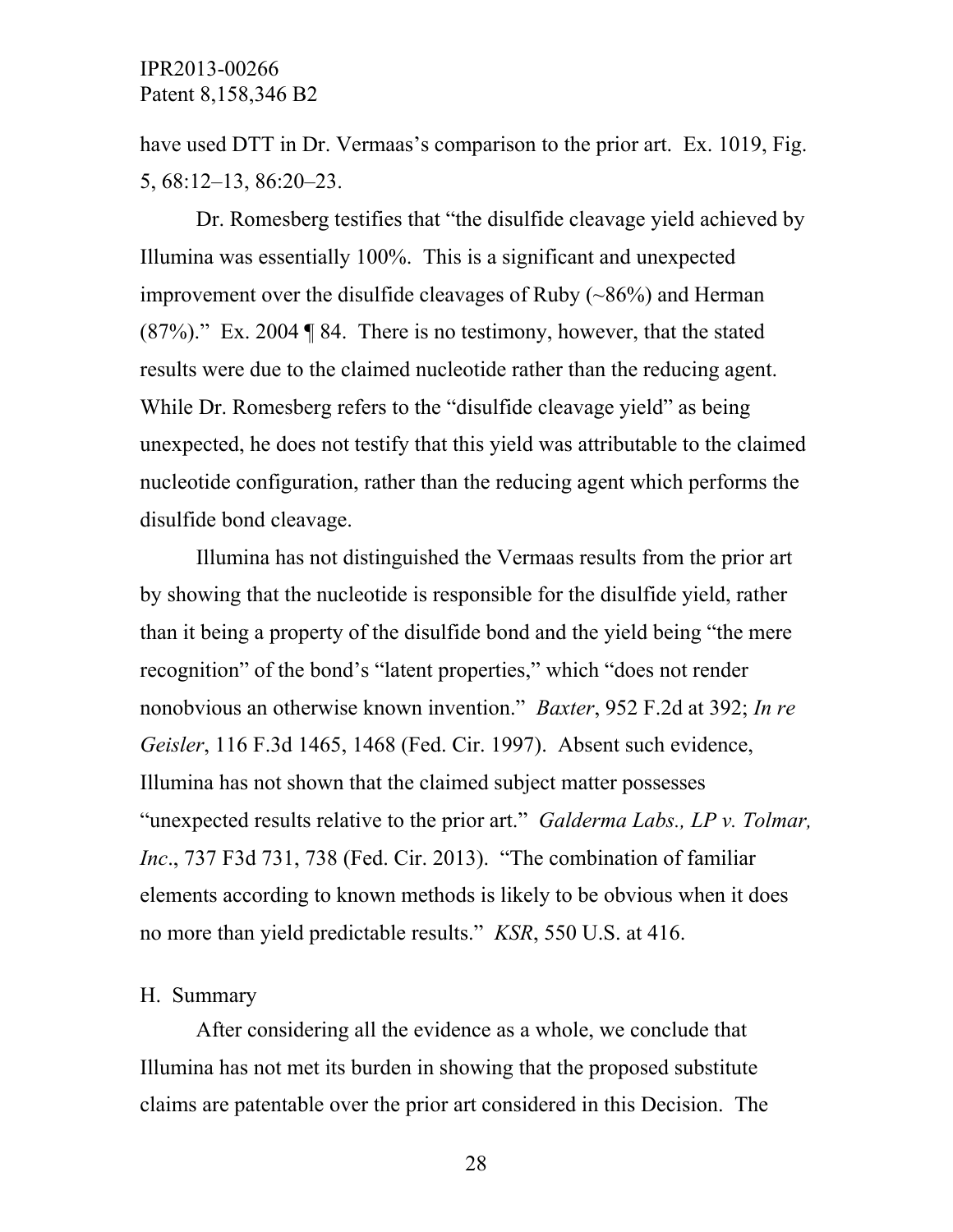Motion to Amend is DENIED to the extent that it requests entry of substitute claims 20–26.

#### V. MOTIONS TO EXCLUDE EVIDENCE

 Both IBS (Paper 46) and Illumina (Paper 49) filed Motions to Exclude Evidence. Both motions are *dismissed* as moot.

#### A. Illumina's Motion

 Illumina requests that Figure 6 from Ex. 1019 (Church), all characterizations of Figure 6 from Ex. 1019, and all arguments based on it be excluded as evidence from this *inter partes* review. Paper 49, 1. Illumina argues that the Figure should be excluded because the Exhibit "is not the best evidence of the data contained in Fig. 6. It is a poor quality copy that has drawn objections from IBS' own counsel, and it cannot be used to draw conclusions regarding cleavage efficiency." *Id.* at 1. As discussed above, we agree with Illumina that the figure of Church is of poor quality and gave it no weight. We, therefore, did not rely on Figure 6 of Church in reaching our decision, and for this reason Illumina's motion is moot.

#### B. IBS's Motion

 IBS requests that Illumina's Exhibits 2033, 2034, 2035, 2041, and 2042, as well as a portion of IBS's Exhibits 1030 and 1031 relied upon by Illumina, be excluded from evidence. Paper 46, 1. As we did not rely on Exhibits 2034, 2035, 2041, 2042, or 1031, we dismiss this part of the motion as moot.

 Exhibits 2033 and 1030 relate to Figure 6 of Church (Ex. 1019). We did not rely on Figure 6 of Church because it is of such poor quality that the amount disulfide cleavage cannot be determined reliably. To remedy this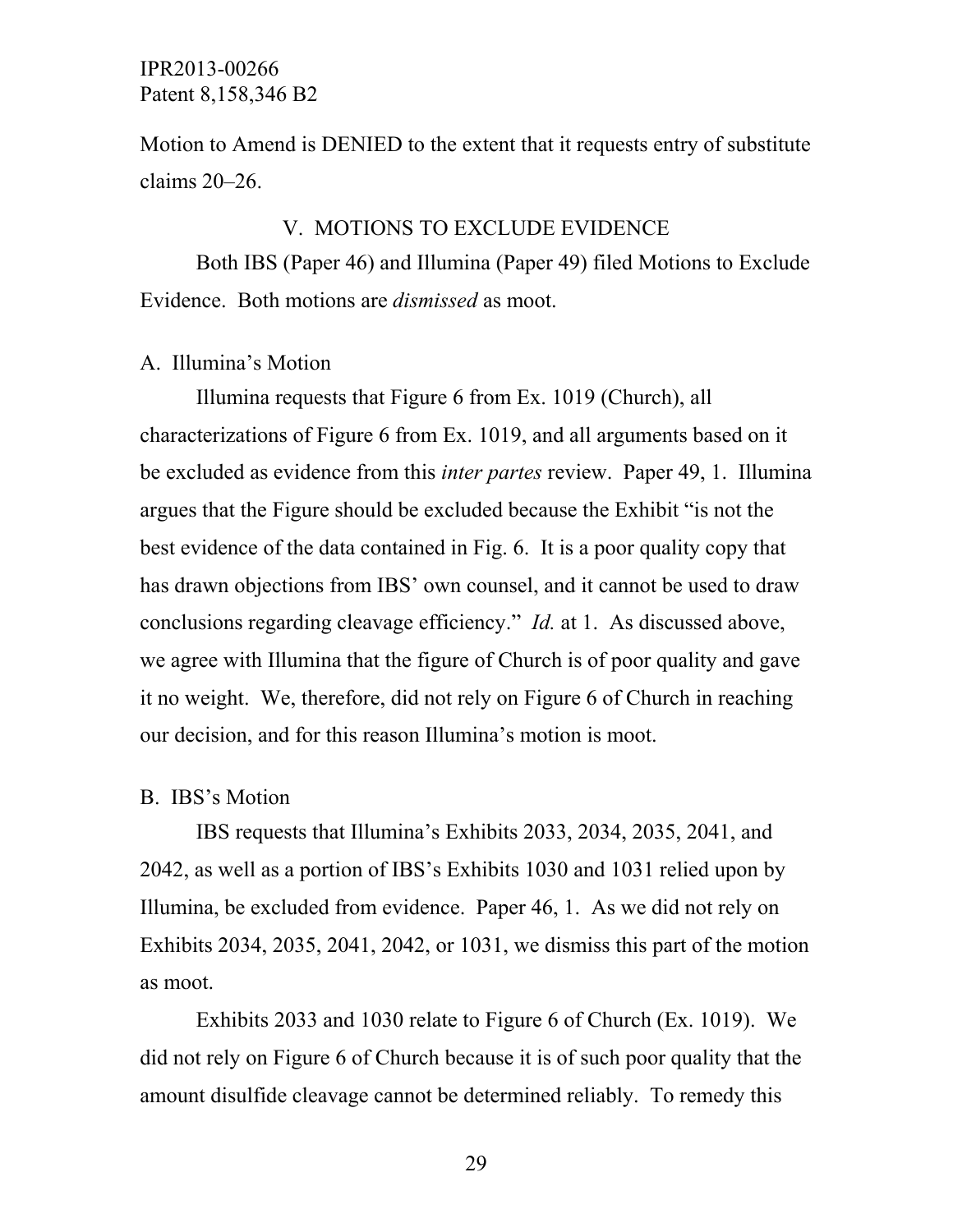deficiency, Illumina sought to introduce a substitute Figure 6 from another patent publication by Church. Exs. 2033, 1030. Illumina did not establish that this substitute figure was available prior to the filing date of the '346 patent. We, therefore, did not consider it. Consequently, we dismiss this part of the motion as moot.

#### VI. ORDER

In consideration of the foregoing, it is

 ORDERED that Illumina's Motion to Amend is *denied in part*, to the extent it seeks to add substitute claims 20–26, and *granted in part*, to the extent it seeks to cancel claims 1, 2, 4, 11, 12, 17, 18, and 19;

FURTHER ORDERED that Illumina's motion to exclude evidence is *dismissed* as moot; and

FURTHER ORDERED that IBS's motion to exclude evidence is *dismissed* as moot.